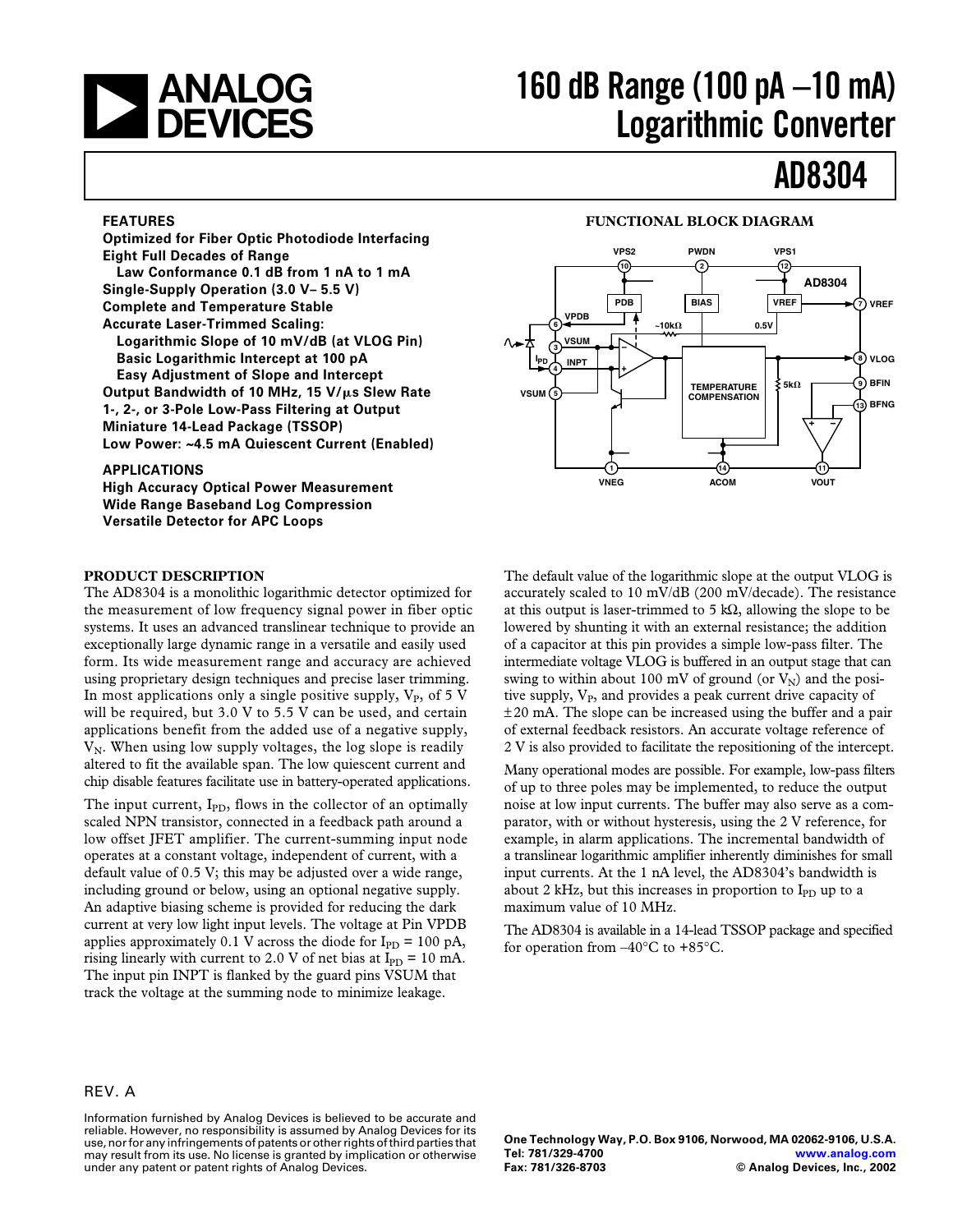# $AD8304-SPECIFICATIONS$   $(V_P = 5 V, V_N = 0 V, T_A = 25°C,$  unless otherwise noted.)

| Parameter                                                                                                                 | <b>Conditions</b>                                                                                                                                                          | Min <sup>1</sup> | Typ                              | Max <sup>1</sup>     | Unit                                    |
|---------------------------------------------------------------------------------------------------------------------------|----------------------------------------------------------------------------------------------------------------------------------------------------------------------------|------------------|----------------------------------|----------------------|-----------------------------------------|
| <b>INPUT INTERFACE</b><br>Specified Current Range                                                                         | Pin 4, INPT; Pin 3 and Pin 5, VSUM<br>Flows toward INPT Pin                                                                                                                | 100              |                                  | 10                   | pA<br>mA                                |
| Input Node Voltage<br>Temperature Drift<br>Input Guard Offset Voltage                                                     | Internally preset; may be altered<br>$-40^{\circ}$ C < T <sub>A</sub> < +85 $^{\circ}$ C                                                                                   | 0.46<br>$-20$    | 0.5<br>0.02                      | 0.54                 | V<br>$mV$ /°C                           |
|                                                                                                                           | $V_{IN} - V_{SUM}$                                                                                                                                                         |                  |                                  | $+20$                | mV                                      |
| PHOTODIODE BIAS <sup>2</sup><br>Minimum Value<br>Transresistance                                                          | Established between Pin 6, V <sub>PDB</sub> , and Pin 4<br>$I_{PD} = 100 pA$                                                                                               | 70               | 100<br>200                       |                      | mV<br>mV/mA                             |
| LOGARITHMIC OUTPUT<br>Slope                                                                                               | Pin 8, VLOG<br>Laser-trimmed at $25^{\circ}$ C<br>$0^{\circ}$ C < T <sub>A</sub> < 70°C                                                                                    | 196<br>194       | 200                              | 204<br>207           | mV/dec<br>mV/dec                        |
| Intercept                                                                                                                 | Laser-trimmed at $25^{\circ}$ C<br>$0^{\circ}$ C < T <sub>A</sub> < 70°C                                                                                                   | 60<br>35         | 100                              | 140<br>175           | pA<br>pA                                |
| Law Conformance Error                                                                                                     | $10 \text{ nA} < I_{PD} < 1 \text{ mA}$ , Peak Error<br>$1 nA < I_{PD} < 1 mA$ , Peak Error                                                                                |                  | 0.05<br>0.1                      | 0.25<br>0.7          | dB<br>dB                                |
| Maximum Output Voltage<br>Minimum Output Voltage<br>Output Resistance                                                     | Limited by $V_N = 0$ V<br>Laser-trimmed at 25°C                                                                                                                            | 4.95             | 1.6<br>0.1<br>$5\overline{)}$    | 5.05                 | $\mathbf V$<br>V<br>k $\Omega$          |
| REFERENCE OUTPUT                                                                                                          | Pin 7, VREF                                                                                                                                                                |                  |                                  |                      |                                         |
| Voltage WRT Ground                                                                                                        | Laser-trimmed at 25°C<br>$-40\degree C < T_A < +85\degree C$                                                                                                               | 1.98<br>1.92     | 2                                | 2.02<br>2.08         | $\mathbf V$<br>V                        |
| Output Resistance                                                                                                         |                                                                                                                                                                            |                  | $\overline{c}$                   |                      | Ω                                       |
| <b>OUTPUT BUFFER</b><br>Input Offset Voltage                                                                              | Pin 9, BFIN; Pin 13, BFNG; Pin 11, VOUT                                                                                                                                    | $-20$            |                                  | $+20$                | mV                                      |
| Input Bias Current<br>Incremental Input Resistance                                                                        | Flowing out of Pin 9 or Pin 13                                                                                                                                             |                  | 0.4<br>35                        |                      | $\mu A$<br>$\rm M\Omega$                |
| Output Range<br>Output Resistance                                                                                         | $R_L = 1 k\Omega$ to ground                                                                                                                                                |                  | $V_P - 0.1$<br>0.5               |                      | V<br>$\Omega$                           |
| Wide-Band Noise <sup>3</sup><br>Small Signal Bandwidth <sup>3</sup><br>Slew Rate                                          | $I_{PD}$ > 1 µA (see Typical Performance Characteristics)<br>$I_{PD}$ > 1 µA (see Typical Performance Characteristics)<br>0.2 V to 4.8 V output swing                      |                  | $\mathbf{1}$<br>10<br>15         |                      | $\mu V / \sqrt{Hz}$<br>MHz<br>$V/\mu s$ |
| POWER-DOWN INPUT<br>Logic Level, HI State<br>Logic Level, LO State                                                        | Pin 2, PWDN<br>$-40\degree C < T_A < +85\degree C$ , 2.7 V < V <sub>P</sub> < 5.5 V<br>$-40^{\circ}$ C < T <sub>A</sub> < +85 $^{\circ}$ C, 2.7 V < V <sub>P</sub> < 5.5 V | $\boldsymbol{2}$ |                                  | $\mathbf{1}$         | V<br>V                                  |
| POWER SUPPLY<br>Positive Supply Voltage<br>Quiescent Current<br>In Disabled State<br>Negative Supply Voltage <sup>4</sup> | Pin 10 and Pin 12, VPS1 and VPS2; Pin 1, VNEG<br>$ 1V_P - V_N  < 8V$                                                                                                       | 3.0              | 5<br>4.5<br>60<br>$\overline{0}$ | 5.5<br>5.3<br>$-5.5$ | V<br>mA<br>$\mu A$<br>V                 |

NOTES

<sup>1</sup>Minimum and maximum specified limits on parameters that are guaranteed but not tested are six sigma values.

 ${}^{2}$ This bias is internally arranged to track the input voltage at INPT; it is not specified relative to ground.

<sup>3</sup>Output Noise and Incremental Bandwidth are functions of Input Current; see Typical Performance Characteristics.

 $^4\mathrm{Optional}$ 

Specifications subject to change without notice.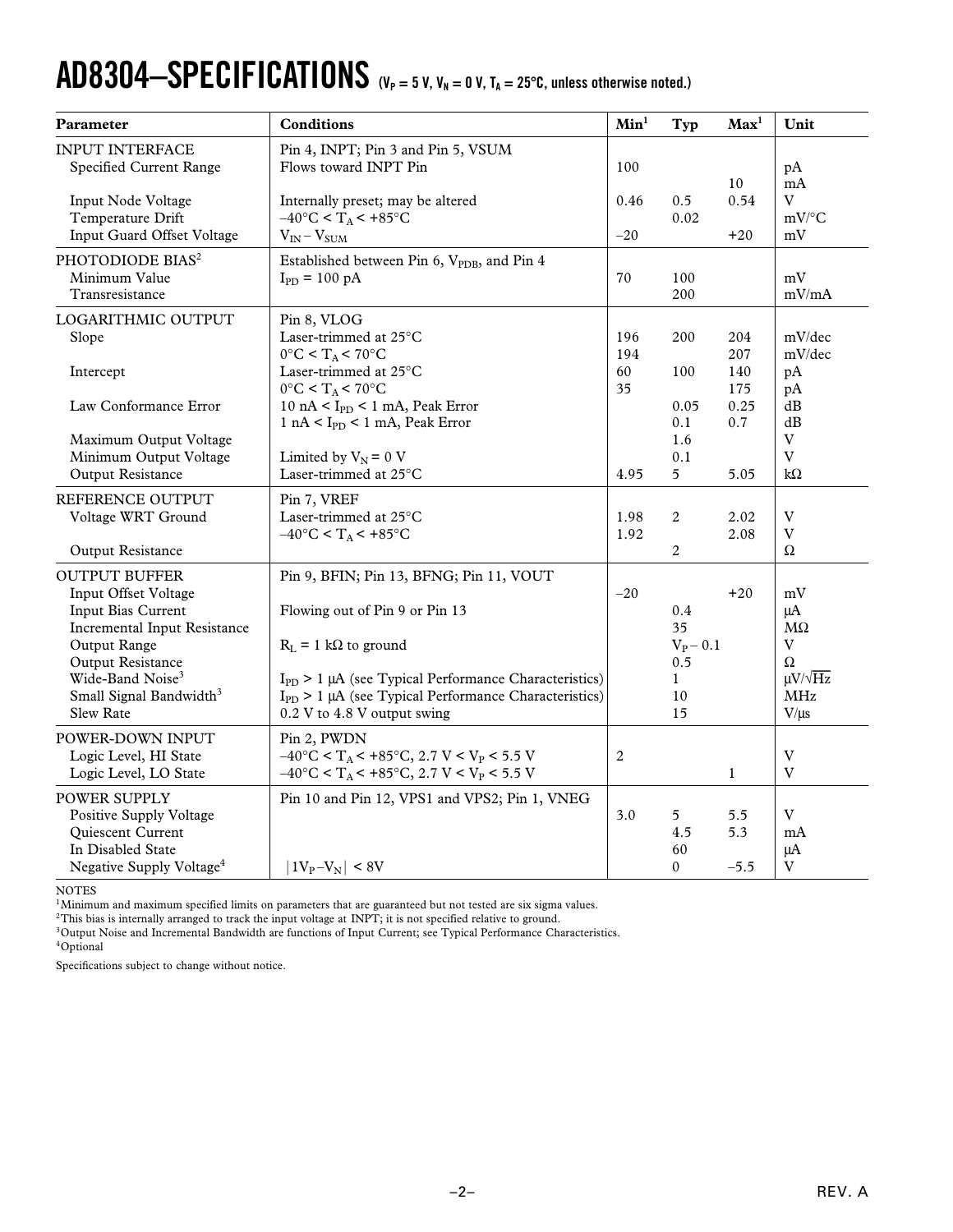#### **ABSOLUTE MAXIMUM RATINGS\***

| Input Current $\dots\dots\dots\dots\dots\dots\dots\dots\dots\dots$ 20 mA |
|--------------------------------------------------------------------------|
|                                                                          |
|                                                                          |
| Maximum Junction Temperature  125°C                                      |
| Operating Temperature Range $\ldots \ldots \ldots -40^{\circ}C$ to +85°C |
| Storage Temperature Range $\ldots \ldots \ldots -65$ °C to +150°C        |
| Lead Temperature Range (Soldering 60 sec)  300°C                         |

\*Stresses above those listed under Absolute Maximum Ratings may cause permanent damage to the device. This is a stress rating only; functional operation of the device at these or any other conditions above those indicated in the operational section of this specification is not implied. Exposure to absolute maximum rating conditions for extended periods may affect device reliability.

#### **PIN CONFIGURATION**



| Pin No. | Mnemonic    | <b>Function</b>                                                                                                       |
|---------|-------------|-----------------------------------------------------------------------------------------------------------------------|
| 1       | VNEG        | Optional Negative Supply, $V_N$ . This<br>pin is usually grounded; for details of<br>usage, see Applications section. |
| 2       | <b>PWDN</b> | Power-Down Control Input. Device is<br>active when PWDN is taken LOW.                                                 |
| 3, 5    | <b>VSUM</b> | Guard Pins. Used to shield the INPT<br>current line.                                                                  |
| 4       | <b>INPT</b> | Photodiode Current Input. Usually<br>connected to photodiode anode (the<br>photo current flows toward INPT).          |
| 6       | <b>VPDB</b> | Photodiode Biaser Output. May be<br>connected to photodiode cathode to<br>provide adaptive bias control.              |
| 7       | <b>VREF</b> | Voltage Reference Output of 2 V                                                                                       |
| 8       | <b>VLOG</b> | Output of the Logarithmic Front-End<br>Processor; $R_{\text{OUT}} = 5 \text{ k}\Omega$ to ground.                     |
| 9       | <b>BFIN</b> | Buffer Amplifier Noninverting Input<br>(High Impedance)                                                               |
| 10      | VPS2        | Positive Supply, $V_P$ (3.0 V to 5.5 V)                                                                               |
| 11      | VOUT        | Buffer Output; Low Impedance                                                                                          |
| 12      | VPS1        | Positive Supply, $V_P$ (3.0 V to 5.5 V)                                                                               |
| 13      | <b>BFNG</b> | Buffer Amplifier Inverting Input                                                                                      |
| 14      | <b>ACOM</b> | Analog Ground                                                                                                         |

**PIN FUNCTION DESCRIPTIONS**

#### **ORDERING GUIDE**

| Model                                                         | <b>Temperature Range</b>           | <b>Package Description</b>                                                              | <b>Package Option</b> |
|---------------------------------------------------------------|------------------------------------|-----------------------------------------------------------------------------------------|-----------------------|
| AD8304ARU<br>AD8304ARU-REEL<br>AD8304ARU-REEL7<br>AD8304-EVAL | $-40^{\circ}$ C to $+85^{\circ}$ C | Tube, 14-Lead TSSOP<br>13" Tape and Reel<br>7" Tape and Reel<br><b>Evaluation Board</b> | RU-14                 |

#### **CAUTION**

ESD (electrostatic discharge) sensitive device. Electrostatic charges as high as 4000 V readily accumulate on the human body and test equipment and can discharge without detection. Although the AD8304 features proprietary ESD protection circuitry, permanent damage may occur on devices subjected to high energy electrostatic discharges. Therefore, proper ESD precautions are recommended to avoid performance degradation or loss of functionality.

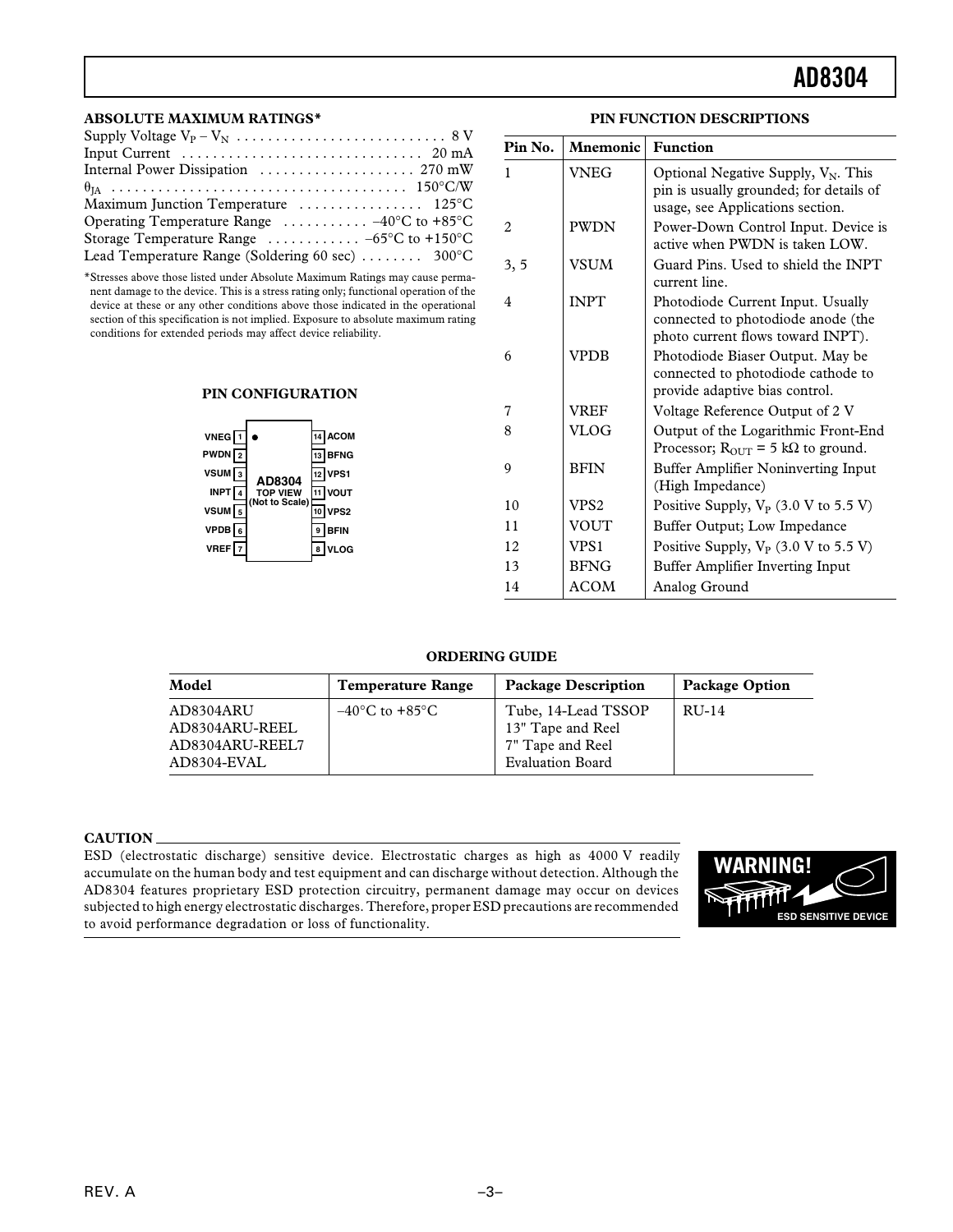### **AD8304–Typical Performance Characteristics**

 $(V_P = 5 V, V_N = 0 V, T_A = 25^{\circ}C,$  unless otherwise noted.)



TPC 1.  $V_{LOG}$  vs.  $I_{PD}$ 



TPC 2. Logarithmic Conformance (Linearity) for  $V_{LOG}$ 



TPC 3. Absolute Deviation from Nominal Specified Value of  $V_{LOG}$  for Several Supply Voltages



TPC 4.  $V_{SUM}$  vs.  $I_{PD}$ 



TPC 5.  $V_{PDB}$  vs.  $I_{PD}$ 



TPC 6. Logarithmic Conformance (Linearity) for a 3 V Single Supply (See Figure 6)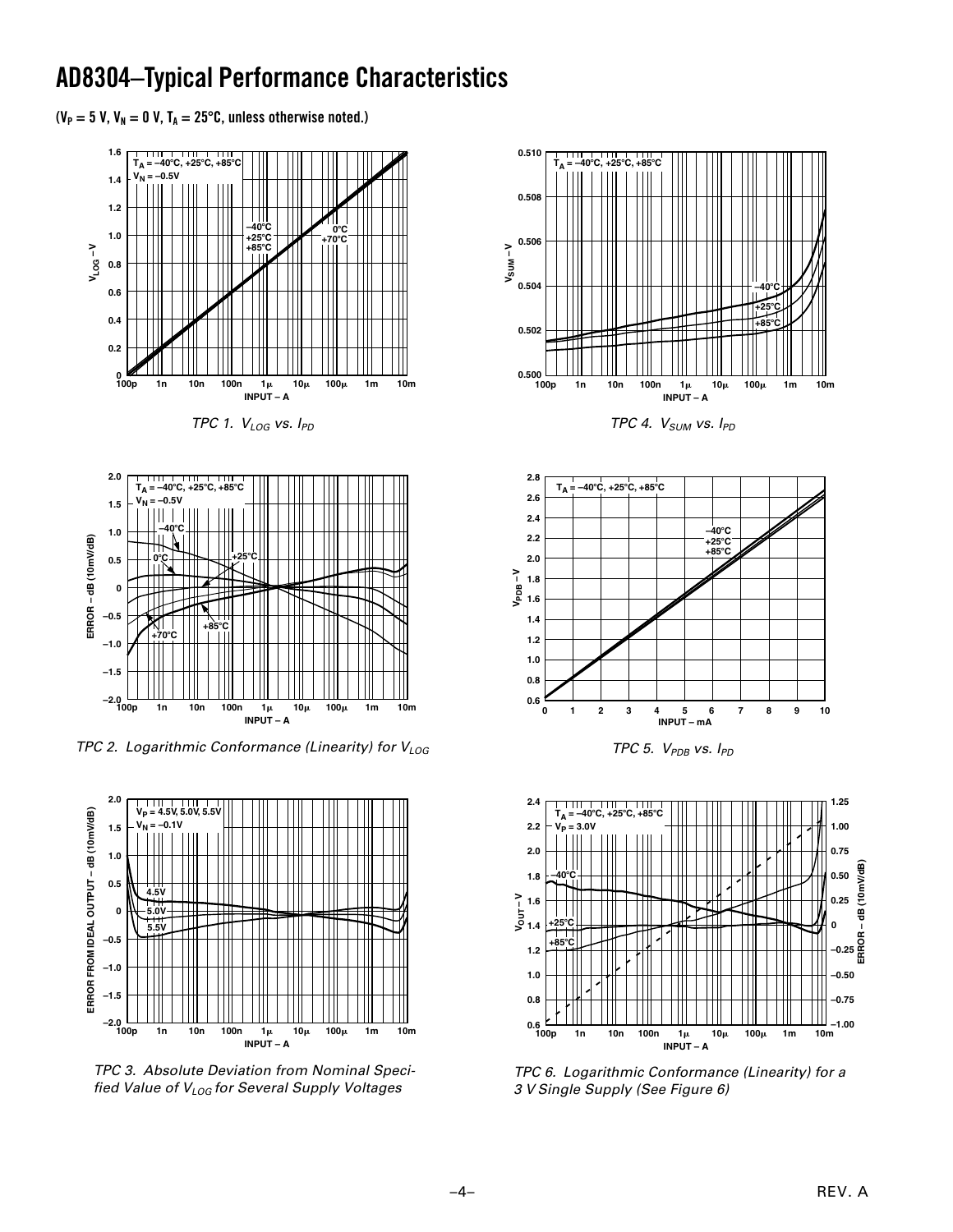

TPC 7. Small Signal AC Response,  $I_{PD}$  to  $V_{LOG}$ (5% Sine Modulation of  $I_{PD}$  at Frequency)



TPC 8. Spot Noise Spectral Density at  $V_{LOG}$  vs.  $I_{PD}$ 



TPC 9. Spot Noise Spectral Density at  $V_{LOG}$  vs. Frequency



TPC 10. Total Wideband Noise Voltage at  $V_{LOG}$  vs.  $I_{PD}$ 



TPC 11. Small Signal Response of Buffer



TPC 12. Small Signal Response of Buffer Operating as Two-Pole Filter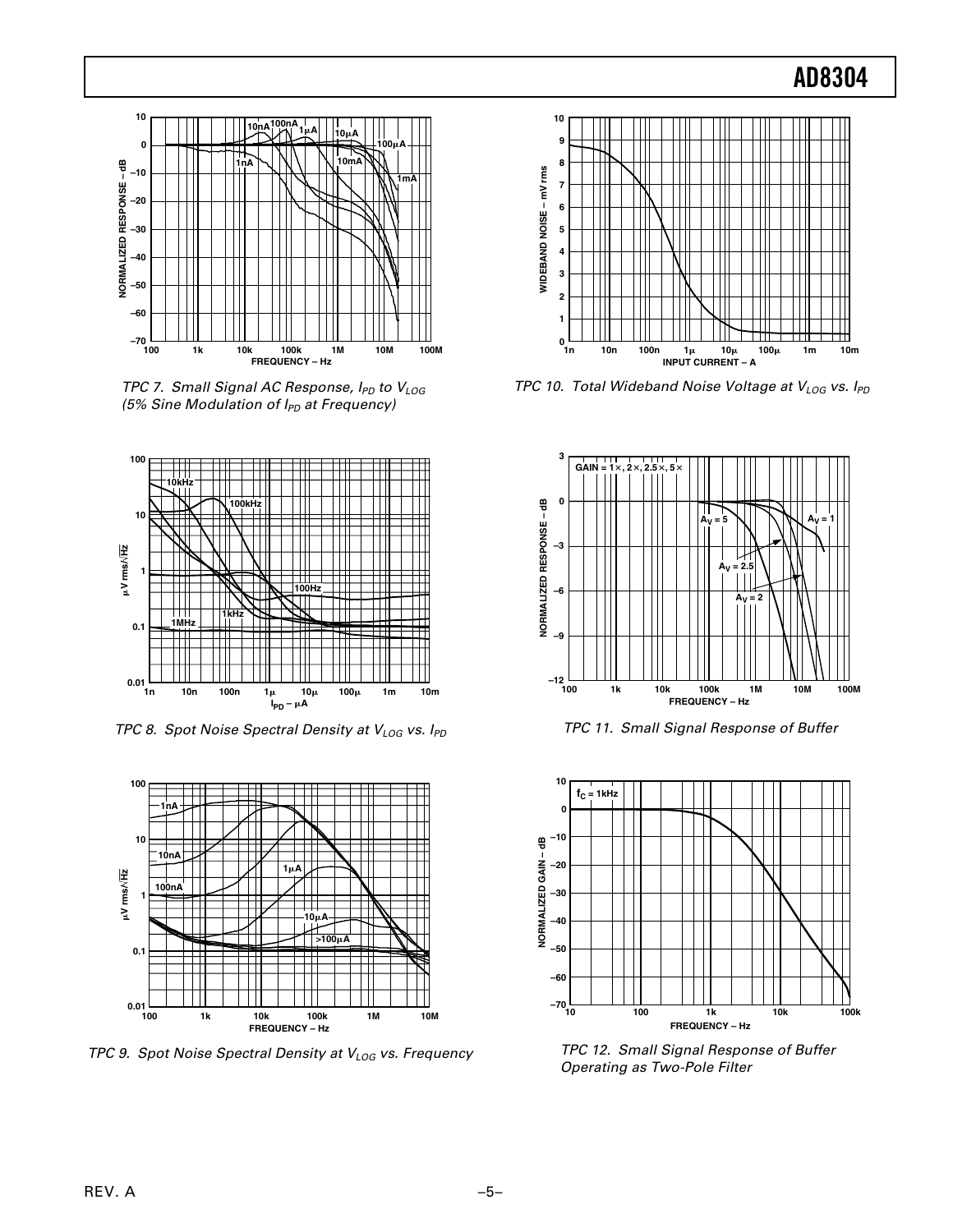

TPC 13. Logarithmic Conformance Error Distribution (3σ to Either Side of Mean)



TPC 14. Logarithmic Conformance Error Distribution (3σ to Either Side of Mean)



TPC 15. Logarithmic Conformance Error Distribution (3σ to Either Side of Mean)



TPC 16. V<sub>REF</sub> Drift vs. Temperature (3 $\sigma$  to Either Side of Mean)



TPC 17. Slope Drift vs. Temperature (3σ to Either Side of Mean)



TPC 18. Intercept Drift vs. Temperature (3σ to Either Side of Mean)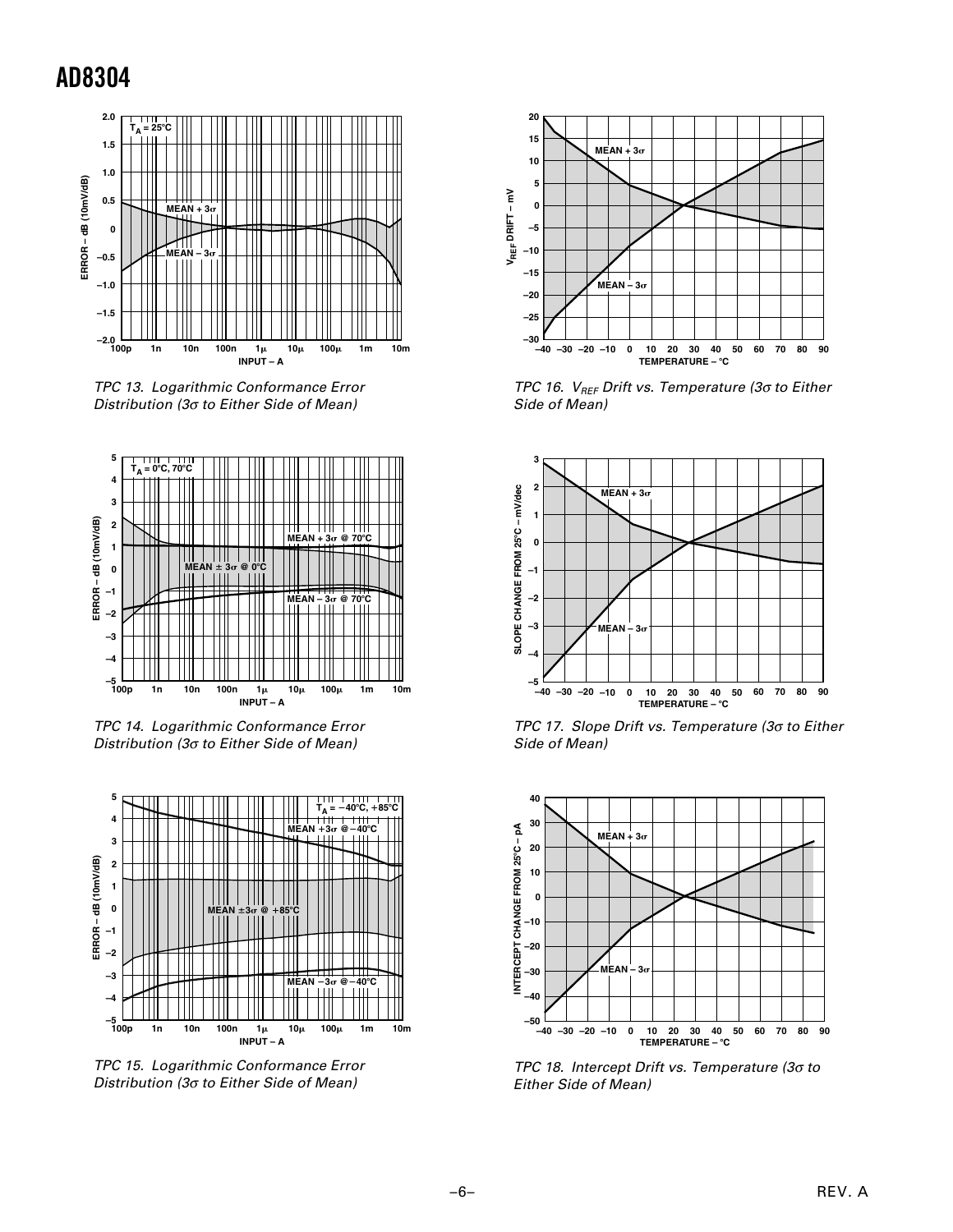

TPC 19. Output Buffer Offset vs. Temperature (3σ to Either Side of Mean)



TPC 20. Distribution of Logarithmic Slope, Sample 1000



TPC 21. Distribution of Logarithmic Intercept, Sample 1000



TPC 22. Distribution of Input Guard Offset Voltage  $(V_{INT} - V_{SUM}$ , Sample 1000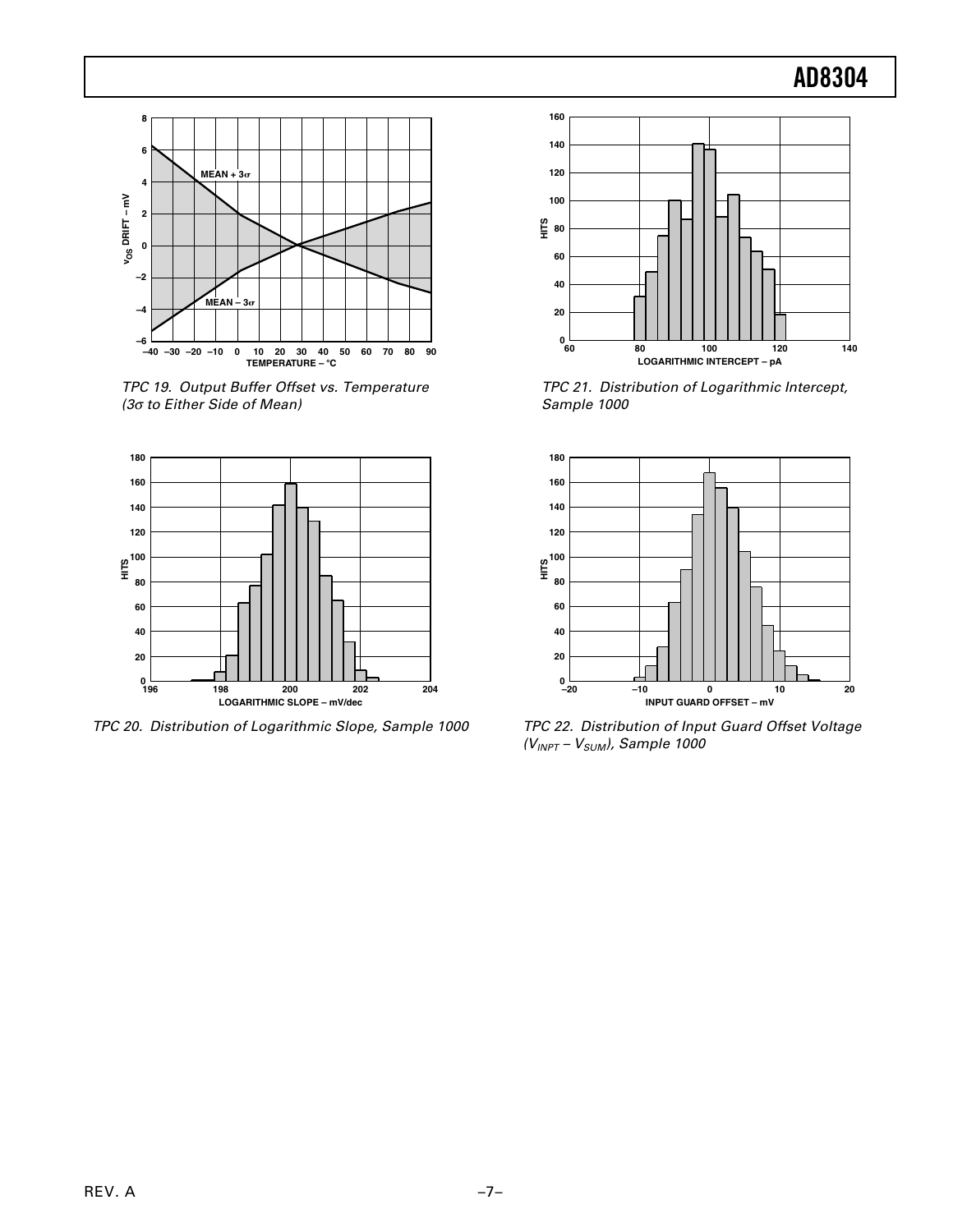#### **BASIC CONCEPTS**

The AD8304 uses an advanced circuit implementation that exploits the well known logarithmic relationship between the base-to-emitter voltage,  $V_{BE}$ , and collector current,  $I_C$ , in a bipolar transistor, which is the basis of the important class of translinear circuits\*:

$$
V_{BE} = V_T \log(I_C/I_S) \tag{1}
$$

There are two scaling quantities in this fundamental equation, namely the thermal voltage  $V_T = kT/q$  and the saturation current  $I_S$ . These are of key importance in determining the slope and intercept for this class of log amp.  $V_T$  has a process-invariant value of 25.69 mV at  $T = 25^{\circ}$ C and varies in direct proportion to absolute temperature, while I<sub>S</sub> is very much a process- and device-dependent parameter, and is typically  $10^{-16}$  A at T = 25°C but exhibits a huge variation over the temperature range, by a factor of about a billion.

While these variations pose challenges to the use of a transistor as an accurate measurement device, the remarkable matching and isothermal properties of the components in a monolithic process can be applied to reduce them to insignificant proportions, as will be shown. Logarithmic amplifiers based on this unique property of the bipolar transistor are called translinear log amps to distinguish them from other Analog Devices products designed for RF applications that use quite different principles.

The very strong temperature variation of the saturation current  $I<sub>S</sub>$  is readily corrected using a second reference transistor, having an identical variation, to stabilize the intercept. Similarly, proprietary techniques are used to ensure that the logarithmic slope is temperature-stable. Using these principles in a carefully scaled design, the now accurate relationship between the input current, *I<sub>PD</sub>*, applied to Pin INPT, and the voltage appearing at the intermediate output Pin *VLOG* is:

$$
V_{LOG} = V_Y \log_{10}(I_{PD}/I_Z) \tag{2}
$$

 $V<sub>Y</sub>$  is called the slope voltage (in the case of base-10 logarithms, it is also the "volts per decade"). The fixed current  $I_Z$  is called the intercept. The scaling is chosen so that  $V<sub>y</sub>$  is trimmed to 200 mV/decade (10 mV/dB). The intercept is positioned at 100 pA; the output voltage  $V_{LOG}$  would cross zero when  $I_{PD}$  is of this value. However, when using a single supply the actual VLOG must always be slightly above ground. On the other hand, by using a negative supply, this voltage can actually cross zero at the intercept value.

Using Equation 2, one can calculate the output for any value of  $I_{\text{PD}}$ . Thus, for an input current of 25 *nA*,

$$
V_{LOG} = 0.2 V \log_{10}(25 nA/100 pA) = 0.4796 V \tag{3}
$$

In practice, both the slope and intercept may be altered, to either higher or lower values, without any significant loss of calibration accuracy, by using one or two external resistors, often in conjunction with the trimmed 2 V voltage reference at Pin VREF.

**Optical Measurements**

When interpreting the current  $I_{PD}$  in terms of optical power incident on a photodetector, it is necessary to be very clear about the transducer properties of a biased photodiode. The units of this transduction process are expressed as amps per watt. The parameter  $\rho$ , called the photodiode responsivity, is often used for this purpose. For a typical InGaAs p-i-n photodiode, the responsivity is about 0.9 A/W.

It is also important to note that amps and watts are not usually related in this proportional manner. In purely electrical circuits, a current  $I_{PD}$  applied to a resistive load  $R_L$  results in a power proportional to the square of the current (that is,  $I_{PD}{}^2 R_L$ ). The reason for the difference in scaling for a photodiode interface is that the current  $I_{PD}$  flows in a diode biased to a fixed voltage,  $V_{\text{PDB}}$ . In this case, the power dissipated within the detector diode is simply proportional to the current  $I_{PD}$  (that is,  $I_{PD}V_{PDB}$ ) and the proportionality of  $I_{\text{PD}}$  to the optical power,  $P_{OPT}$ , is preserved.

$$
I_{PD} = \rho P_{OPT} \tag{4}
$$

Accordingly, a reciprocal correspondence can be stated between the intercept current,  $I_Z$ , and an equivalent "intercept power,"  $P_Z$ , thus:

$$
I_Z = \rho P_Z \tag{5}
$$

and Equation 2 may then be written as:

$$
V_{LOG} = V_Y \log_{10}(P_{OPT}/P_Z)
$$
 (6)

For the AD8304 operating in its default mode, its  $I_z$  of 100 pA corresponds to a  $P_Z$  of 110 picowatts, for a diode having a responsivity of 0.9 A/W. Thus, an optical power of 3 *mW* would generate:

$$
V_{LOG} = 0.2 V \log_{10}(3 mW/110 pW) = 1.487 V \tag{7}
$$

Note that when using the AD8304 in optical applications, the interpretation of  $V_{LOG}$  is in terms of the equivalent optical power, the logarithmic slope remains 10 mV/dB at this output. This can be a little confusing since a decibel change on the optical side has a different meaning than on the electrical side. In either case, the logarithmic slope can always be expressed in units of mV per decade to help eliminate any confusion.

#### **Decibel Scaling**

In cases where the power levels are already expressed as so many decibels above a reference level (in dBm, for a reference of 1 mW), the logarithmic conversion has already been performed, and the "log ratio" in the above expressions becomes a simple difference. One needs to be careful in assigning variable names here, because "P" is often used to denote actual power as well as this same power expressed in decibels, while clearly these are numerically different quantities.

Such potential misunderstandings can be avoided by using "D" to denote decibel powers. The quantity  $V_Y$  ("volts per decade") must now be converted to its decibel value,  $V_Y' = V_Y/10$ , because there are 10 dB per decade in the context of a power measurement. Then it can be stated that:

$$
V_{LOG} = 20 \left( D_{OPT} - D_Z \right) mV/dB \tag{8}
$$

where  $D_{OPT}$  is the optical power in decibels above a reference level, and  $D<sub>Z</sub>$  is the equivalent intercept power relative to the same level.

<sup>\*</sup>For a basic discussion of the topic, see Translinear Circuits: An Historical Overview, and  $D_Z$  is the equivalent intercept power relative to the signal Processing, 9, pp. 95–118, 1996. This convention will be used throu B. Gilbert, *Analog Integrated Circuits and Signal Processing*, 9, pp. 95–118, 1996.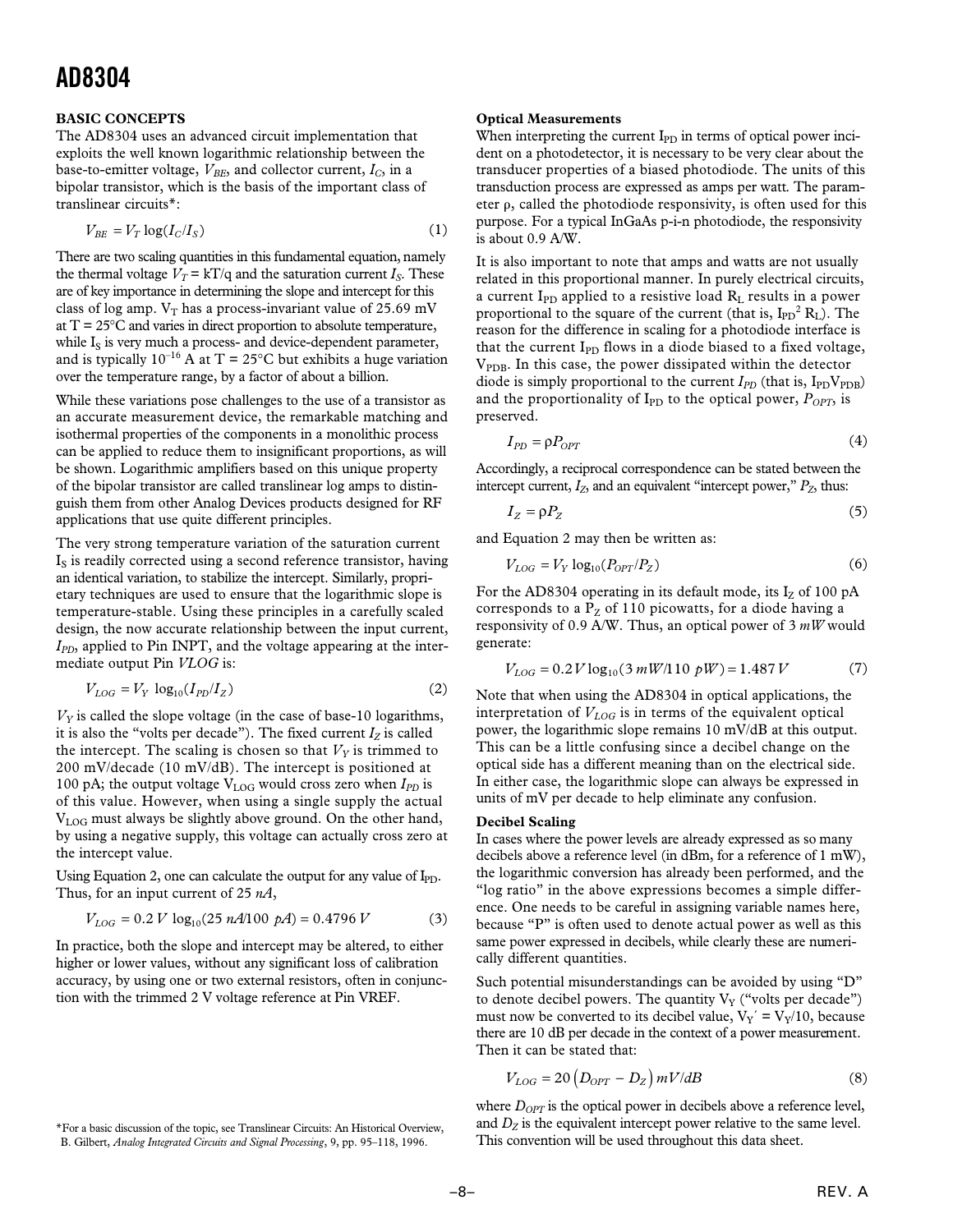To repeat the previous example: for a reference power level of 1 mW, a P<sub>OPT</sub> of 3 mW would correspond to a  $D_{\text{OPT}}$  of 10 log<sub>10</sub>(3) = 4.77 dBm, while the equivalent intercept power of 110 pW will correspond to a  $D_Z$  of –69.6 dBm; now using Equation 8:

$$
V_{LOG} = 20 \, mV \{4.77 - (-69.9)\} = 1.487 \, V \tag{9}
$$

which is in agreement with the result from Equation 7.

#### **GENERAL STRUCTURE**

The AD8304 addresses a wide variety of interfacing conditions to meet the needs of fiber optic supervisory systems, and will also be useful in many nonoptical applications. These notes explain the structure of this unique translinear log amp. Figure 1 is a simplified schematic showing the key elements.



Figure 1. Simplified Schematic

The photodiode current  $I_{PD}$  is received at input Pin INPT. The summing voltage at this node is essentially equal to that on the two adjacent guard pins, VSUM, due to the low offset voltage of the ultralow bias J-FET op amp used to support the operation of the transistor Q1, which converts the current to a logarithmic voltage, as delineated in Equation 1. VSUM is needed to provide the collector-emitter bias for Q1, and is internally set to 0.5 V, using a quarter of the reference voltage of 2 V appearing on Pin VREF.

In conventional translinear log amps, the summing node is generally held at ground potential, but that condition is not readily realized in a single-supply part. To address this, the AD8304 also supports the use of an optional negative supply voltage,  $V_N$ , at Pin VNEG. For a  $V_N$  of at least -0.5 V the summing node can be connected to ground potential. Larger negative voltages may be used, with essentially no effect on scaling, up to a maximum supply of 8 V between VPOS and VNEG. Note that the resistance at the VSUM pins is approximately 10 kΩ to ground; this voltage is not intended as a general bias source.

The input-dependent  $V_{BE}$  of Q1 is compared with the fixed  $V_{BE}$  of a second transistor, Q2, which operates at an accurate internally generated current,  $I_{REF} = 10 \mu A$ . The overall intercept is arranged to be 100,000 times smaller than *I<sub>REF*</sub>, in later parts of the signal chain. The difference between these two  $V_{BE}$  values can be written as

$$
V_{BE1} - V_{BE2} = kT/q \log_{10} (I_{PD}/I_{REF})
$$
 (10)

Thus, the uncertain and temperature-dependent saturation current, I<sub>S</sub> that appears in Equation 1, has been eliminated. Next, to eliminate the temperature variation of *kT/q*, this difference

voltage is applied to a processing block—essentially an analog divider that effectively puts a variable proportional to temperature underneath the  $T$  in Equation 10. In this same block,  $I_{REF}$  is transformed to the much smaller current  $I_z$ , to provide the previously defined value for  $V_{LOG}$ , that is,

$$
V_{LOG} = V_Y \log_{10} (I_{PD}/I_Z)
$$
 (11)

Recall that  $V_Y$  is 200 mV/decade and  $I_Z$  is 100 pA. Internally, this is generated first as an output current of 40 µA/decade (2 µA/dB) applied to an internal load resistor from VLOG to ACOM that is laser-trimmed to 5 k $\Omega$  ±1%. The slope may be altered at this point by adding an external shunt resistor. This is required when using the minimum supply voltage of 3.0 V, because the span of  $V_{LOG}$  for the full 160 dB (eight-decade) range of  $I_{PD}$  amounts to  $8 \times 0.2$  V = 1.6 V, which exceeds the internal headroom at this node. Using a shunt of 5 kΩ, this is reduced to 800 mV, that is, the slope becomes 5 mV/dB. In those applications needing a higher slope, the buffer can provide voltage gain. For example, to raise the output swing to 2.4 V, which can be accommodated by the rail-to-rail buffer when using a 3.0 V supply, a gain of  $3 \times$  can be used which raises the slope to 15 mV/dB. Slope variations implemented in these ways do not affect the intercept. Keep in mind these measures to address the limitations of a small positive supply voltage will not be needed when *IPD* is limited to about 1 mA maximum. They can also be avoided by using a negative supply that allows  $V_{LOG}$ to run below ground, which will be discussed later.

Figure 1 shows how a sample of the input current is derived using a very small monitoring transistor,  $Q_M$ , connected in parallel with Q1. This is used to generate the photodiode bias,  $V_{\text{PDB}}$ , at Pin  $V_{\text{PDB}}$ , which varies from 0.6 V when  $I_{PD} = 100 \text{ pA}$ , and reverse-biases the diode by 0.1 V (after subtracting the fixed 0.5 V at INPT**)** and rises to 2.6 V at  $I_{PD} = 10$  mA, for a net diode bias of 2 V. The driver for this output is current-limited to about 20 mA.

The system is completed by the final buffer amplifier, which is essentially an uncommitted op amp with a rail-to-rail output capability, a 10 MHz bandwidth, and good load-driving capabilities, and may be used to implement multipole low-pass filters, and a voltage reference for internal use in controlling the scaling, but that is also made available at the 2.0 V level at Pin VREF. Figure 2 shows the ideal output  $V_{LOG}$  versus I<sub>PD</sub>.

#### **Bandwidth and Noise Considerations**

The response time and wide-band noise of translinear log amps are fundamentally a function of the signal current *I<sub>PD</sub>*. The bandwidth becomes progressively lower as  $I_{PD}$  is reduced, largely due to the effects of junction capacitances in Q1. This is easily understood by noting that the transconductance (*gm*) of a bipolar transistor is a linear function of collector current,  $I_C$ , (hence, translinear), which in this case is just  $I_{PD}$ . The corresponding incremental emitter resistance is:

$$
r_e = \frac{1}{g_m} = \frac{kT}{qI_{PD}}
$$
\n<sup>(12)</sup>

Basically, this resistance and the capacitance  $C_J$  of the transistor generate a time constant of  $r_eC_l$  and thus a corresponding low-pass corner frequency of:

$$
f_{3dB} = \frac{qI_{PD}}{2 \pi kTC_j}
$$
 (13)

showing the proportionality of bandwidth to current.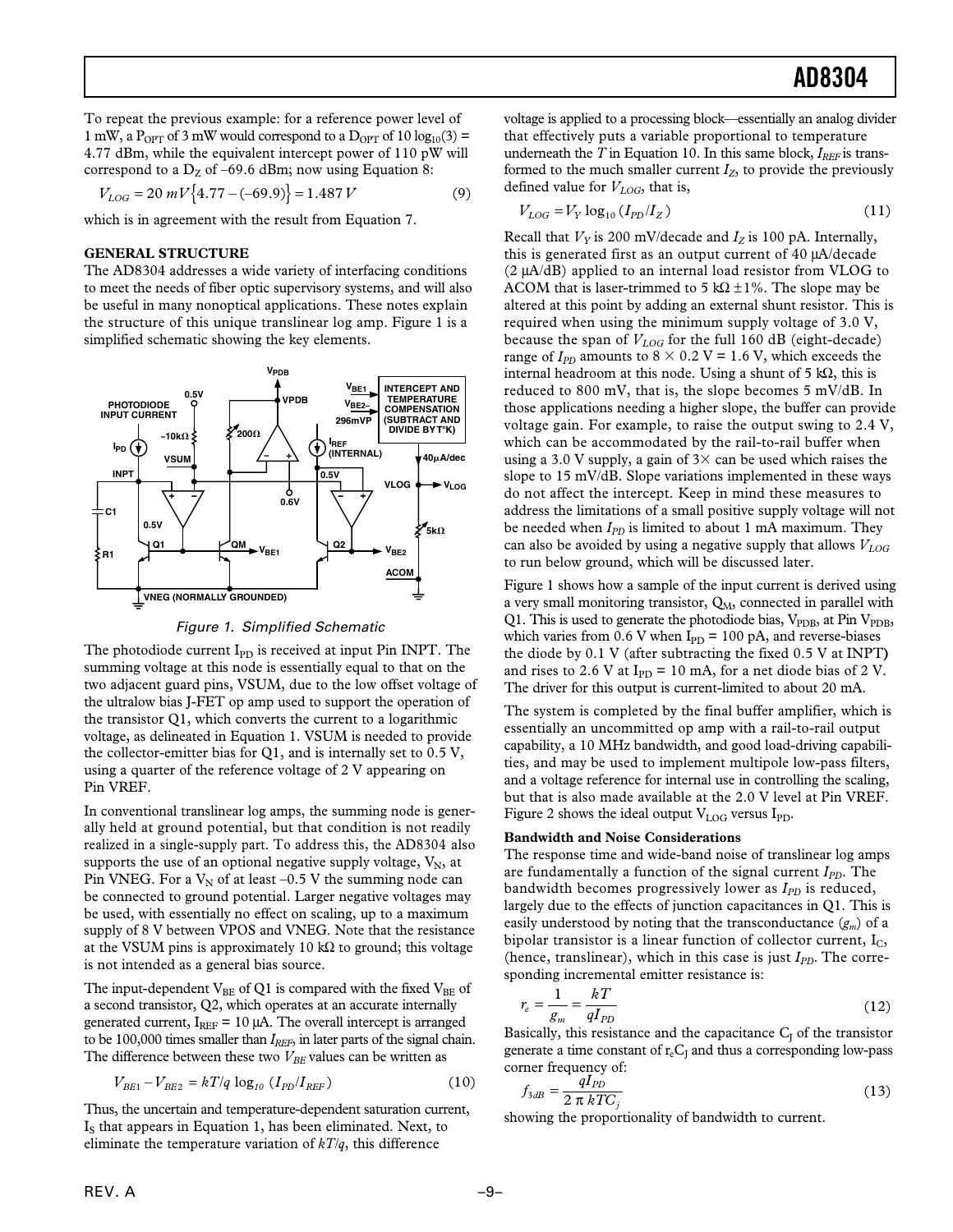



Using a value of 0.3 pF for  $C_I$  evaluates to 20 MHz/mA. Therefore, the minimum bandwidth at  $I_{\text{PD}} = 100 \text{ pA}$  would be 2 kHz. While this simple model is useful in making a point, it excludes other effects that limit its usefulness. For example, the network R1, C1 in Figure 1, which is necessary to stabilize the system over the full range of currents, affects bandwidth at all values of  $I_{\text{PD}}$ . Later signal processing blocks also limit the maximum value.

TPC 7 shows ac response curves for the AD8304 at eight representative currents of 100 pA to 10 mA, using  $R_1 = 750 \Omega$  and  $C_1$  = 1000 pF. The values for R1 and C1 ensure stability over the full 160 dB dynamic range. More optimal values may be used for smaller subranges. A certain amount of experimental trial and error may be necessary to select the optimum input network component values for a given application.

Turning now to the noise performance of a translinear log amp, the relationship between *I<sub>PD</sub>* and the voltage noise spectral density,  $S_{NSD}$ , associated with the V<sub>BE</sub> of Q1, evaluates to the following:

$$
S_{NSD} = \frac{14.7}{\sqrt{I_{PD}}} \tag{14}
$$

where  $S_{\text{NSD}}$  is nV/Hz, I<sub>PD</sub> is expressed in microamps and  $T_A = 25^{\circ}C$ . For an input of 1 nA,  $S_{NSD}$  evaluates to almost 0.5  $\mu$ V/ $\forall$ Hz; assuming a 20 kHz bandwidth at this current, the integrated noise voltage is 70 µV rms. However, the calculation is not complete. The basic scaling of the  $V_{BE}$  is approximately 3 mV/dB; translated to 10 mV/dB, the noise predicted by Equation 14 must be multiplied by approximately 3.33. The additive noise effects associated with the reference transistor, Q2, and the temperature compensation circuitry must also be included. The final voltage noise spectral density presented at the VLOG Pin varies inversely with *I<sub>PD</sub>*, but not as simple as square root. TPCs 8 and 9 show the measured noise spectral density versus frequency at the VLOG output, for the same nine-decade spaced values of *IPD*.

#### **Chip Enable**

The AD8304 may be powered down by taking the PWDN Pin to a high logic level. The residual supply current in the disabled mode is typically 60 µA.

#### **USING THE AD8304**

The basic connections (Figure 3) include a 2.5:1 attenuator in the feedback path around the buffer. This increases the basic slope of 10 mV/dB at the VLOG Pin to 25 mV/dB at  $V_{\text{OUT}}$ . For the full dynamic range of 160 dB (80 dB optical), the output swing

is thus 4.0 V, which can be accommodated by the rail-to-rail output stage when using the recommended 5 V supply.

The capacitor from VLOG to ground forms an optional singlepole low-pass filter. Since the resistance at this pin is trimmed to 5 kΩ, an accurate time constant can be realized. For example, with  $C_{FLT}$  = 10 nF, the -3 dB corner frequency is 3.2 kHz. Such filtering is useful in minimizing the output noise, particularly when  $I_{PD}$  is small. Multipole filters are more effective in reducing noise, and are discussed below. A capacitor between VSUM and ground is essential for minimizing the noise on this node. When the bias voltage at either VPDB or VREF is not needed these pins should be left unconnected.

#### **Slope and Intercept Adjustments**

The choice of slope and intercept depends on the application. The versatility of the AD8304 permits optimal choices to be made in two common situations. First, it allows an input current range of less than the full 160 dB to use the available voltage span at the output. Second, it allows this output voltage range to be optimally positioned to fit the input capacity of a subsequent ADC. In special applications, very high slopes, such as 1 V/dec, allow small subranges of  $I_{PD}$  to be covered at high sensitivity.

The slope can be lowered without limit by the addition of a shunt resistor,  $R<sub>S</sub>$ , from VLOG to ground. Since the resistance at this pin is trimmed to 5 k $\Omega$ , the accuracy of the modified slope will depend on the external resistor. It is calculated using:

$$
V_Y = \frac{V_Y R_S}{R_S' + 5 k\Omega} \tag{15}
$$



Figure 3. Basic Connections (RA, RB, CFLT are optional; R1 and C1 are the default values)

For example, using  $R_s = 3 k\Omega$ , the slope is lowered to 75 mV per decade or 3.75 mV/dB. Table I provides a selection of suitable values for  $R<sub>S</sub>$  and the resulting slopes.

|  |  |  |  |  |  |  | Table I. Examples of Lowering the Slope |  |  |
|--|--|--|--|--|--|--|-----------------------------------------|--|--|
|--|--|--|--|--|--|--|-----------------------------------------|--|--|

| $R_S(k\Omega)$ | $V_Y$ (mV/dec) |
|----------------|----------------|
| 3              | 75             |
| ጎ              | 100            |
| 15             | 150            |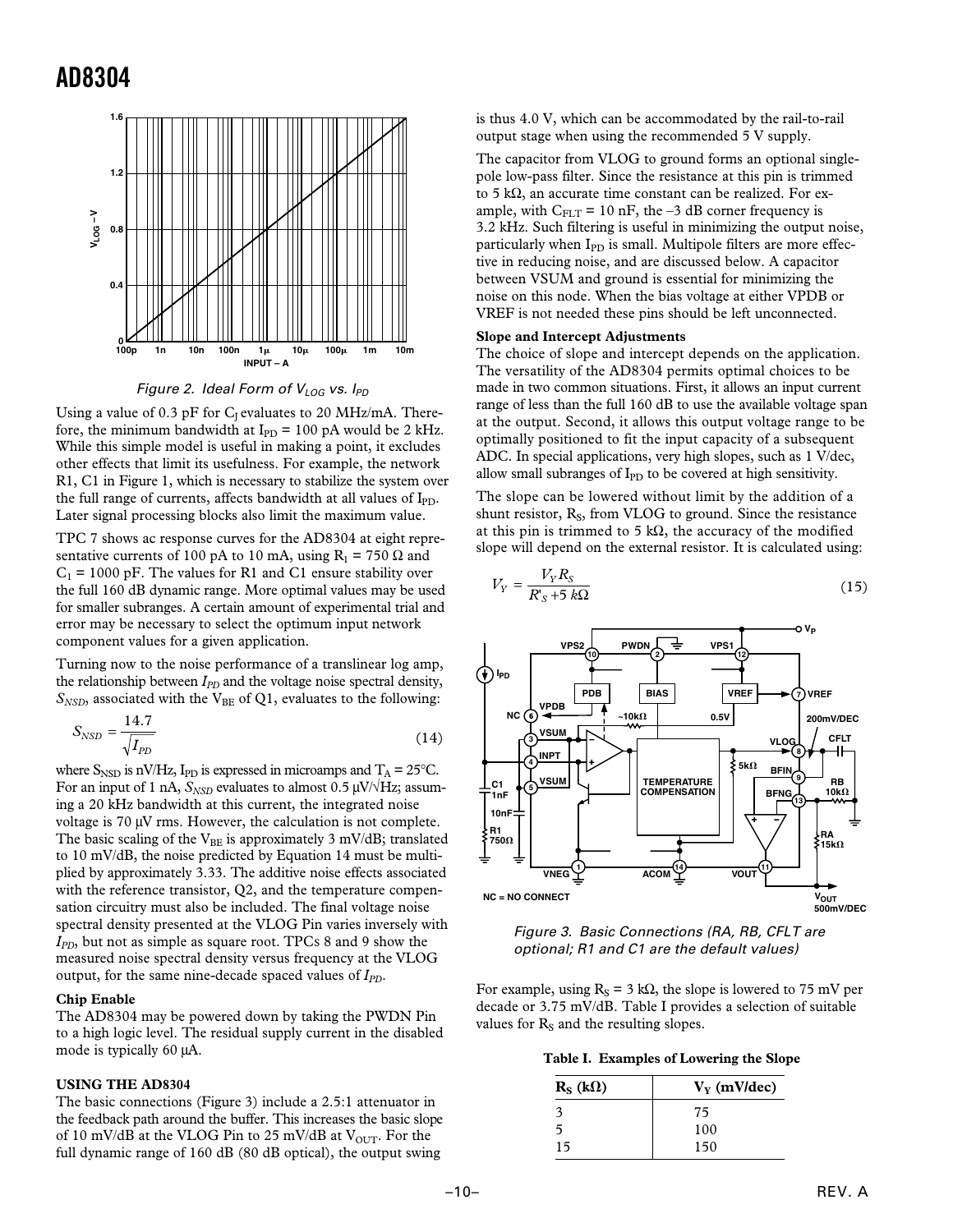In addition to uses in filter and comparator functions, the buffer amplifier provides the means to adjust both the slope and intercept, which require a minimal number of external components. The high input impedance at BFIN, low input offset voltage, large output swing, and wide bandwidth of this amplifier permit numerous transformations of the basic  $V_{\text{LOG}}$  signal, using standard op amp circuit practices. For example, it has been noted that to raise the gain of the buffer, and therefore the slope, a feedback attenuator,  $R_A$  and  $R_B$  in Figure 3, should be inserted between VLOG and the inverting input Pin BFNG.

A wide range of gains may be used and the resistor magnitudes are not critical; their parallel sum should be about equal to the net source resistance at the noninverting input. When high gains are used, the output dynamic range will be reduced; for maximum swing of 4.8 V, it will amount to simply 4.8  $V/V<sub>y</sub>$  decades. Thus, using a ratio of  $3\times$ , to set up a slope 30 mV/dB (600 mV/ decade), eight decades can be handled, while with a ratio of  $5\times$ , which sets up a slope of 50 mV/dB (1 V/decade), the dynamic range is 4.8 decades, or 96 dB. When using a lower positive supply voltage, the calculation proceeds in the same way, remembering to first subtract 0.2 V to allow for 0.1 V upper and lower headroom in the output swing.

Alteration of the logarithmic intercept is only slightly more tricky. First note that it will rarely be necessary to lower the intercept below a value of 100 pA, since this merely raises all output voltages further above ground. However, where this is required, the first step is to raise the voltage  $V_{LOG}$  by connecting a resistor,  $R_Z$ , from VLOG to VREF (2 V) as shown in Figure 4.



Figure 4. Method for Lowering the Intercept

This has the effect of elevating  $V_{LOG}$  for small inputs while lowering the slope to some extent because of the shunt effect of  $R_Z$ on the 5 kΩ output resistance. Then, if necessary, the slope may be increased as before, using a feedback attenuator around the buffer. Table II lists some examples of lowering the intercept combined with various slope variations.

| $V_{V}$ (mV/decade) | $I_{Z}$ (pA) | $R_{A}$ (k $\Omega$ ) | $R_B(k\Omega)$ | $R_7(k\Omega)$ |
|---------------------|--------------|-----------------------|----------------|----------------|
| 200                 |              | 20.0                  | 100            | 25             |
| 200                 | 10           | 10.0                  | 100            | 50             |
| 200                 | 50           | 3.01                  | 100            | 165            |
| 300                 |              | 10.0                  | 12.4           | 25             |
| 300                 | 10           | 8.06                  | 12.4           | 50             |
| 300                 | 50           | 6.65                  | 12.4           | 165            |
| 400                 |              | 11.5                  | 8.2            | 25             |
| 400                 | 10           | 9.76                  | 8.2            | 50             |
| 400                 | 50           | 8.66                  | 8.2            | 165            |
| 500                 |              | 16.5                  | 8.2            | 25             |
| 500                 | 10           | 14.3                  | 8.2            | 50             |
| 500                 | 50           | 13.0                  | 8.2            | 165            |

**Table II. Examples of Lowering the Intercept**

Equations for use with Table II:

$$
V_{OUT} = G \left[ V_Y \times \frac{R_Z}{R_Z + R_{LOG}} \times \log_{10} \left( \frac{I_{PD}}{I_Z} \right) + V_{REF} \times \frac{R_{LOG}}{R_{LOG} + R_Z} \right]
$$

where

$$
G = 1 + \frac{R_A}{R_B} \text{ and } R_{LOG} = 5 \ k\Omega
$$

Generally, it will be useful to raise the intercept. Keep in mind that this moves the  $V_{LOG}$  line in Figure 2 to the right, lowering all output values. Figure 5 shows how this is achieved. The feedback resistors,  $R_A$  and  $R_B$  around the buffer are now augmented with a third resistor,  $R_Z$ , placed between the Pins BFNG and VREF. This raises the zero-signal voltage on BFNG, which has the effect of pushing  $V_{\text{OUT}}$  lower. Note that the addition of this resistor also alters the feedback ratio. However, this is readily compensated in the design of the network. Table III lists the resistor values for representative intercepts.

**Table III. Examples of Raising the Intercept**

| $V_{V}$ (mV/decade) | $I_{Z}$ (nA) | $\mathbf{R}_{\rm A}$ (k $\Omega$ ) | $R_B(k\Omega)$ | $R_C(k\Omega)$ |
|---------------------|--------------|------------------------------------|----------------|----------------|
| 300                 | 10           | 7.5                                | 37.4           | 24.9           |
| 300                 | 100          | 8.25                               | 130            | 18.2           |
| 400                 | 10           | 10                                 | 16.5           | 25.5           |
| 400                 | 100          | 9.76                               | 25.5           | 16.2           |
| 400                 | 500          | 9.76                               | 36.5           | 13.3           |
| 500                 | 10           | 12.4                               | 12.4           | 24.9           |
| 500                 | 100          | 12.4                               | 16.5           | 16.5           |
| 500                 | 500          | 11.5                               | 20.0           | 12.4           |

Equations for use with Table III:

$$
V_{OUT} = G \left[ V_Y \times \log_{10} \left( \frac{I_{PD}}{I_Z} \right) - V_{REF} \times \frac{R_A \| R_B}{R_A \| R_B + R_C} \right]
$$

where

$$
G = 1 + \frac{R_A}{R_B \| R_C}
$$
 and  $R_A \| R_B = \frac{R_A \times R_B}{R_A + R_B}$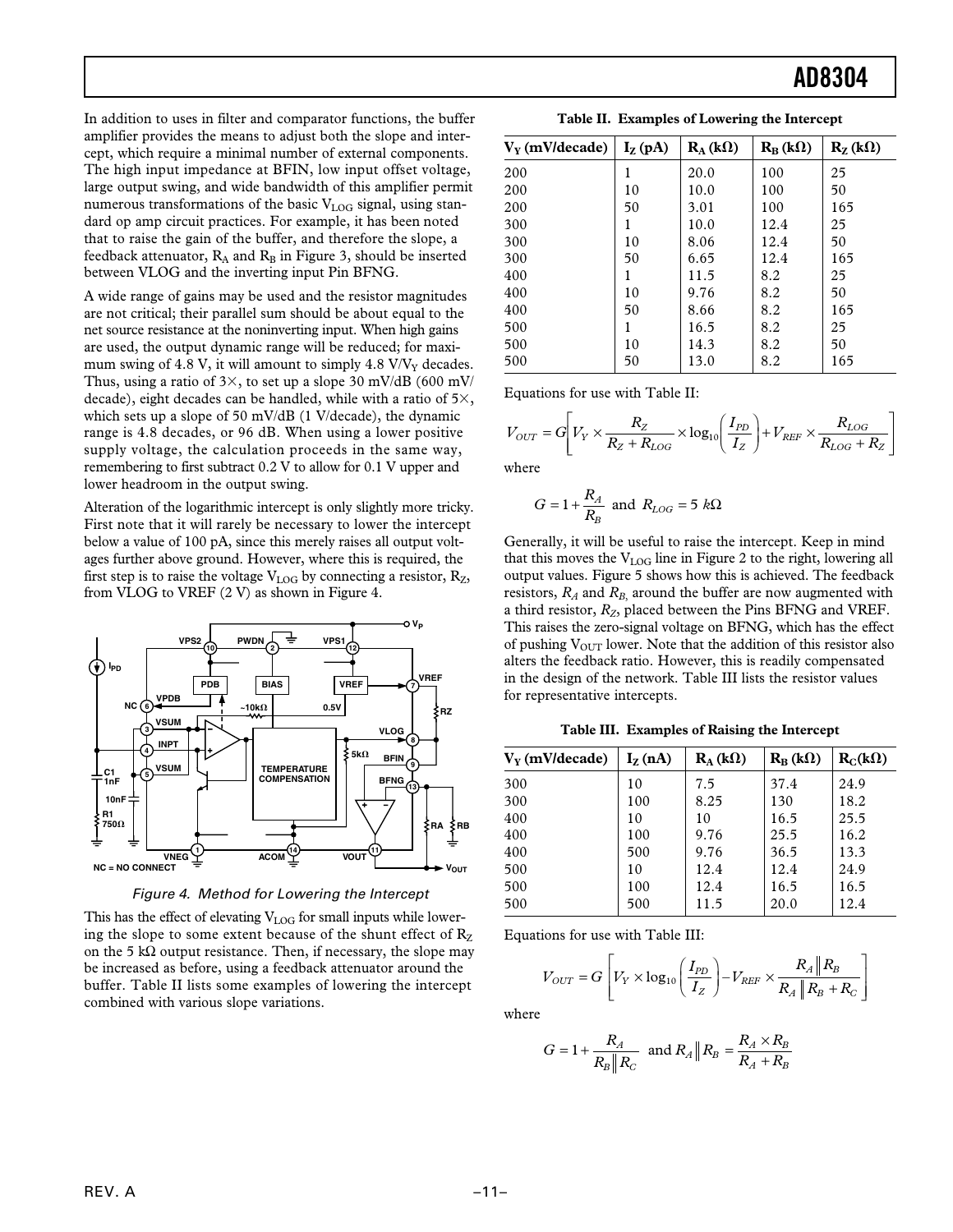

Figure 5. Method for Raising the Intercept

#### **Low Supply Slope and Intercept Adjustment**

When using the device with a positive supply less than 4 V, it is necessary to reduce the slope and intercept at the VLOG Pin in order to preserve good log conformance over the entire 160 dB operating range. The voltage at the VLOG Pin is generated by an internal current source with an output current of 40 µA/decade feeding the internal laser-trimmed output resistance of 5 kΩ. When the voltage at the VLOG Pin exceeds  $V_P$  – 2.3 V, the current source ceases to respond linearly to logarithmic increases in current. This headroom issue can be avoided by reducing the logarithmic slope and intercept at the VLOG Pin. This is accomplished by connecting an external resistor  $R<sub>S</sub>$  from the VLOG Pin to ground in combination with an intercept lowering resistor  $R_z$ . The values shown in Figure 6 illustrate a good solution for a 3.0 V positive supply. The resulting logarithmic slope measured at VLOG is 62.5 mV/decade with a new intercept of 57 fA. The original logarithmic slope of 200 mV/decade can be recovered using voltage gain on the internal buffer amplifier.



Figure 6. Recommended Low Supply Application Circuit

#### **Using the Adaptive Bias**

For most photodiode applications, the placement of the anode somewhat above ground is acceptable, as long as the positive bias on the cathode is adequate to support the peak current for a particular diode, limited mainly by its series resistance. To address this matter, the AD8304 provides for the diode a bias that varies linearly with the current. This voltage appears at Pin VPDB, and varies from 0.6 V (reverse-biasing the diode by 0.1 V) for  $I_{PD}$  = 100 pA and rises to 2.6 V (for a diode bias of 1 V) at  $I_{PD} = 10$  mA. This results in a constant internal junction bias of 0.1 V when the series resistance of the photodiode is 200  $\Omega$ . For optical power measurements over a wide dynamic range the adaptive biasing function will be valuable in minimizing dark current while preventing the loss of photodiode bias at high currents. Use of the adaptive bias feature is shown in Figure 7.



Figure 7. Using the Adaptive Biasing

Capacitor CPB, between the photodiode cathode at Pin VPDB and ground, is included to lower the impedance at this node and thereby improve the high frequency accuracy at those current levels where the AD8304 bandwidth is high. It also ensures an HF path for any high frequency modulation on the optical signal which might not otherwise be accurately averaged. It will not be necessary in all cases, and experimentation may be required to find an optimum value.

#### **Changing the Voltage at the Summing Node**

The default value of VSUM is determined by using a quarter of VREF (2 V). This may be altered by applying an independent voltage source to VSUM, or by adding an external resistive divider from VREF to VSUM. This network will operate in parallel with the internal divider (40 kΩ and 13.3 kΩ), and the choice of external resistors should take this into account. In practice, the total resistance of the added string may be as low as  $10 \text{ k}\Omega$  (consuming 400  $\mu$ A from VREF). Low values of VSUM and thus V<sub>CE</sub> (see Figure 13) are not advised when large values of  $I_{PD}$  are expected.

#### **Implementing Low-Pass Filters**

Noise, leading to uncertainty in an observed value, is inherent to all measurement systems. Translinear log amps exhibit significant amounts of noise for reasons stated above, and are more troublesome at low current levels. The standard way of addressing this problem is to average the measurement over an appropriate time interval. This can be achieved in the digital domain, in post-ADC DSP, or in analog form using a variety of low-pass structures.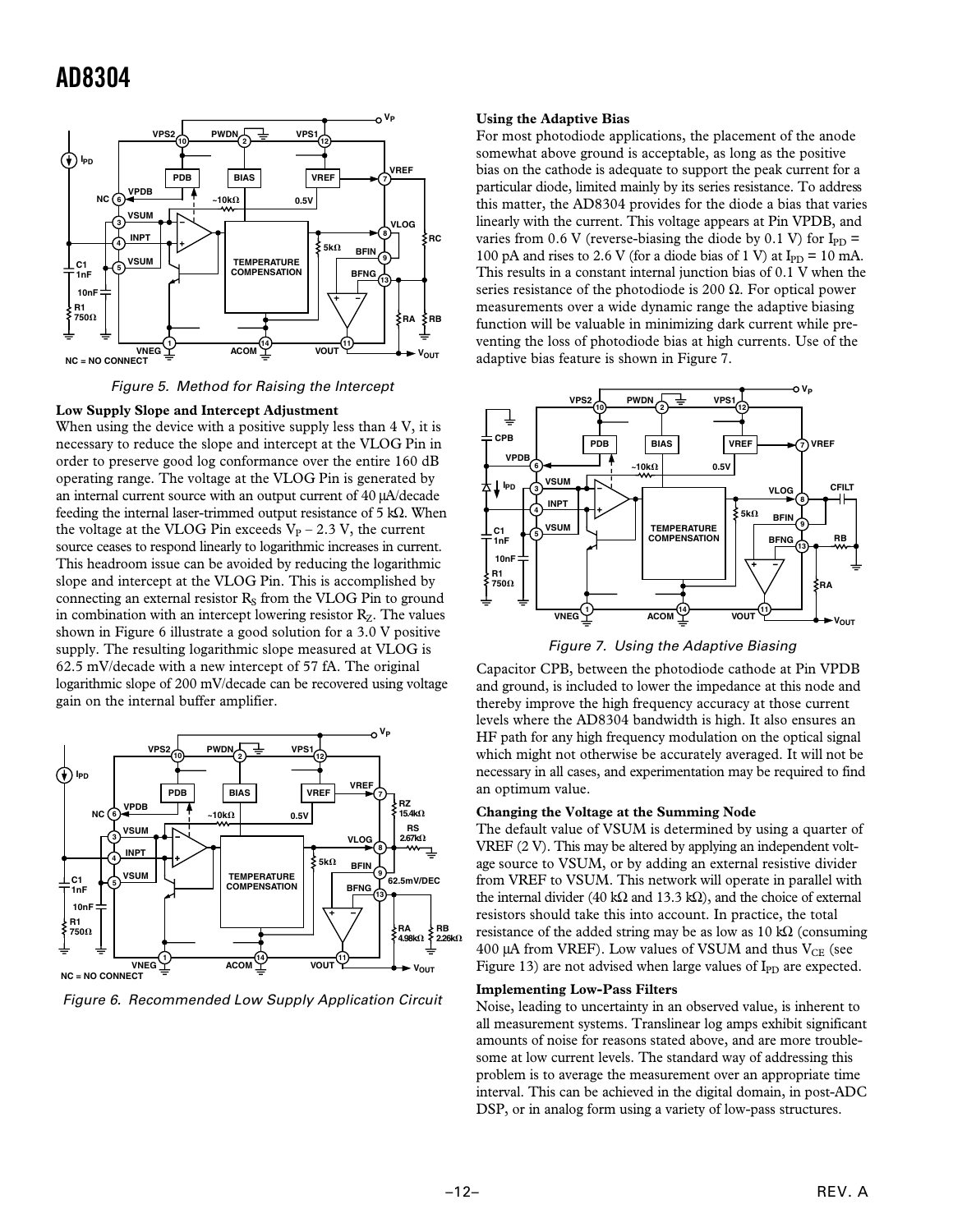The use of a capacitor at the VLOG Pin to create a single-pole filter has already been mentioned. The small added cost of the few external components needed to realize a multipole filter is often justified in a high performance measurement system. Figure 8 shows a Sallen-Key filter structure. Here, the resistor needed at the front of the network is provided entirely by the accurate 5 kΩ present at the VLOG output;  $R_B$  will have a similar value. The corner frequency and Q (damping factor) are determined by the capacitors  $C_A$  and  $C_B$  and the gain  $G = (R_A + R_B)/R_B$ . A suggested starting point for choosing these components using various gains is provided in Table IV; the values shown are for a 1 kHz corner (also see TPC 12). This frequency can be increased or decreased by scaling the capacitor values. Note that  $R_D$ ,  $G$ , and the capacitor ratio  $C_A/C_B$  should not deviate from the suggested values to maintain the shape of the ac amplitude response and pulse overshoot provided by the values shown in this table. In all cases, the roll-off rate above the corner is 40 dB/dec.



Figure 8. Two-Pole Low-Pass Filter

**Table IV. Two-Pole Filter Parameters for 1 kHz Cutoff Frequency\***

| $R_{A}$<br>$(k\Omega)$ | $\mathbf{R}_{\mathbf{B}}$<br>$(k\Omega)$ | G   | $\mathbf{V}_{\mathbf{v}}$<br>(V/decade) | $R_{D}$<br>$(k\Omega)$ | $C_A$<br>(nF) | $C_B$<br>(nF) |
|------------------------|------------------------------------------|-----|-----------------------------------------|------------------------|---------------|---------------|
| $\Omega$               | open                                     |     | 0.2                                     | 11.3                   | 12            | 12            |
| 10                     | 10                                       | 2   | 0.4                                     | 6.02                   | 33            | 22            |
| 12                     | 8                                        | 2.5 | 0.5                                     | 12.1                   | 33            | 18            |
| 24                     | 6                                        |     | $1.0\,$                                 | 10.0                   | 33            | 18            |

The corner frequency can be adjusted by scaling capacitors  $C_A$  and  $C_B$ . For example, to reduce the corner frequency to 100 Hz, raise the values of  $C_A$  and  $C_B$  by 10  $\times$ . \*See TPC 12.

#### **Operation in Comparator Modes**

In certain applications, the need may arise to generate a logical output when the input current has reached a certain value. This can be easily addressed by using a fraction of the voltage reference to provide the setpoint (threshold) and using the buffer without feedback in a comparator mode, as illustrated in Figure 9. Since  $V_{\text{LOG}}$  runs from ground up to 1.6 V maximum, the 2 V reference is more than adequate to cover the full dynamic range of I<sub>PD</sub>. Note that the threshold for an increasing I<sub>PD</sub> is unchanged, while the release point for decreasing currents is 5 dB below this. Raising  $R_H$  to 5 M $\Omega$  reduces the hysteresis to 0.5 dB, or it may be increased using a lower value for  $R_H$ .



Figure 9. Using the Buffer as a Comparator

#### **Using a Negative Supply**

Most applications of the AD8304 will require only a single supply of 3.0 V to 5.5 V. However, to provide further versatility, dual supplies may be employed, as illustrated in Figure 10.

The use of a negative supply,  $V_N$ , allows the summing node to be placed exactly at ground level, because the input transistor (Q1 in Figure 1) will have a negative bias on its emitter.  $V_N$  may be as small as  $-0.5$  V, making the  $V_{CE}$  the same as for the default case. This bias need not be accurate, and a poorly defined source can be used.

A larger supply of up to  $-5$  V may be used. The effect on scaling is minor. It merely moves the intercept by ~0.01 dB/V. Accordingly, an uncertainty of  $0.2$  V in  $V_N$  would result in a negligible error of 0.002 dB. The slope is unaffected by  $V_N$ . The log linearity will be degraded at the extremes of the dynamic range as indicated in Figure 11. The bias current, buffer output (and its load) current, and the full  $I_{PD}$  all have to be absorbed by this negative supply, and its supply capacity must be ensured for the maximum current condition.



Figure 10. Using a Negative Supply

With the summing node at ground, the AD8304 may now be used as a voltage-input log amp, simply by inserting a suitably scaled resistor from the voltage source to the INPT Pin. The logarithmic accuracy for small voltages is limited by the offset of the JFET op amp, appearing between this pin and VSUM.

The use of a negative supply also allows the output to swing below ground, thereby allowing the intercept to correspond to a midrange value of I<sub>PD</sub>. However, the voltage  $V_{LOG}$  remains referenced to the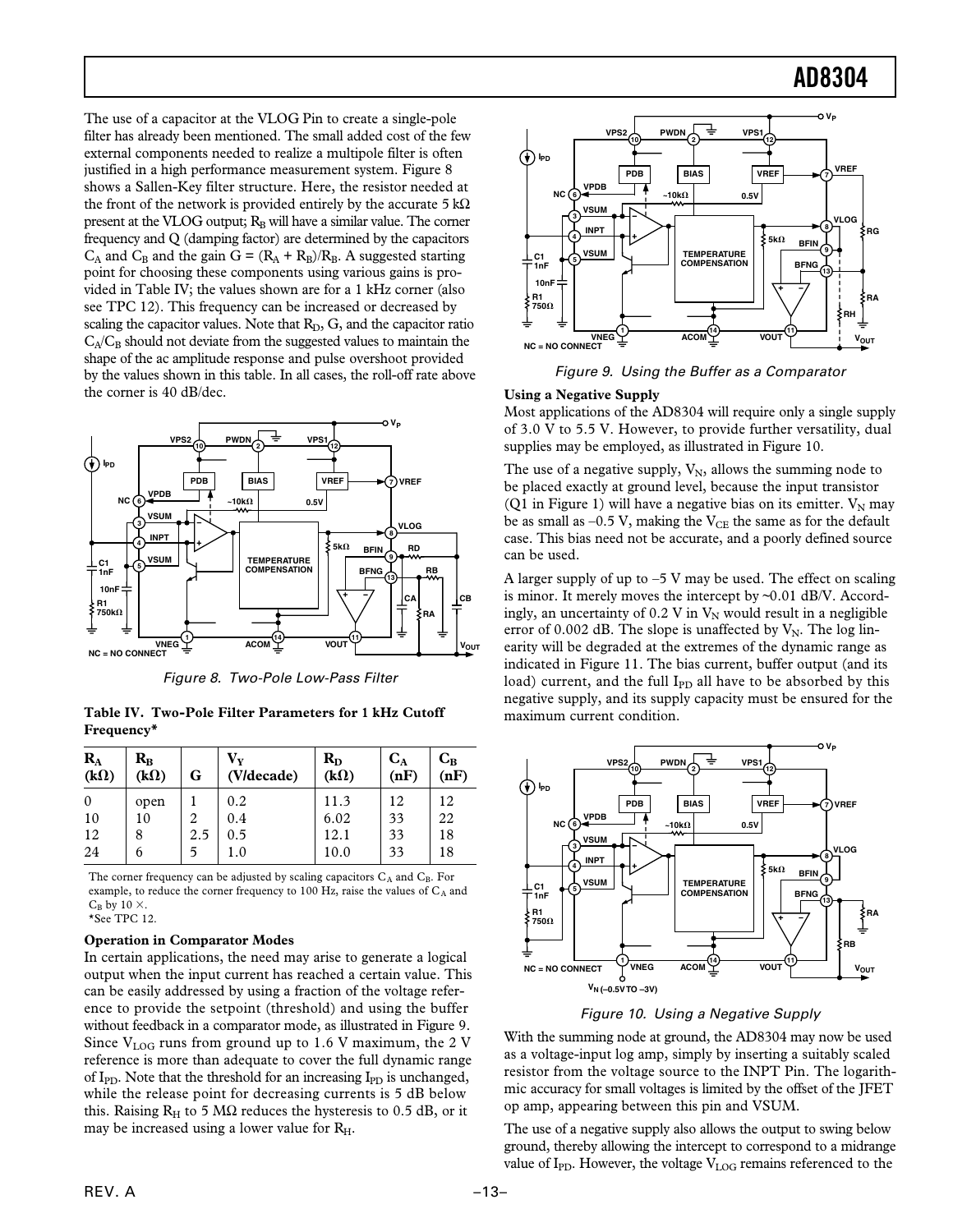ACOM Pin, and does not normally go negative with regard to this pin, but is free to do so. Therefore, a resistor from VLOG to the negative supply can lower  $V_{LOG}$ , thus raising the intercept. A more accurate method for repositioning the intercept is described below.



Figure 11. Log Conformance (Linearity) vs.  $I_{PD}$  for Various Negative Supplies

#### **APPLICATIONS**

The AD8304 incorporates features that improve its usefulness in both fiber optic supervisory applications and in more general ones. To aid in the exploration of these possibilities, a SPICE macromodel is provided and a versatile evaluation board is available.

The macromodel is shown in generalized schematic form (and thus is independent of variations in SPICE programs) in Figure 12. Q1, QM, and Q2 (here made equal in size) correspond to the identical transistors in Figure 1. The model parameters for these transistors are not critical; the default model provided in SPICE libraries will be satisfactory. However, the AD8304 employs compensation techniques to reduce errors caused by junction resistances (notably, RB and RE) at high input currents. Therefore, it is advisable to set these to zero. While this will not model the AD8304 precisely, it is safer than using possibly high default values for these parameters. The low current model parameters may also need consideration. Note that no attempt is made to capture either dynamic behavior or the effects of temperature in this simple macromodel; scaling is correct for 27°C.



Figure 12. Basic Macromodel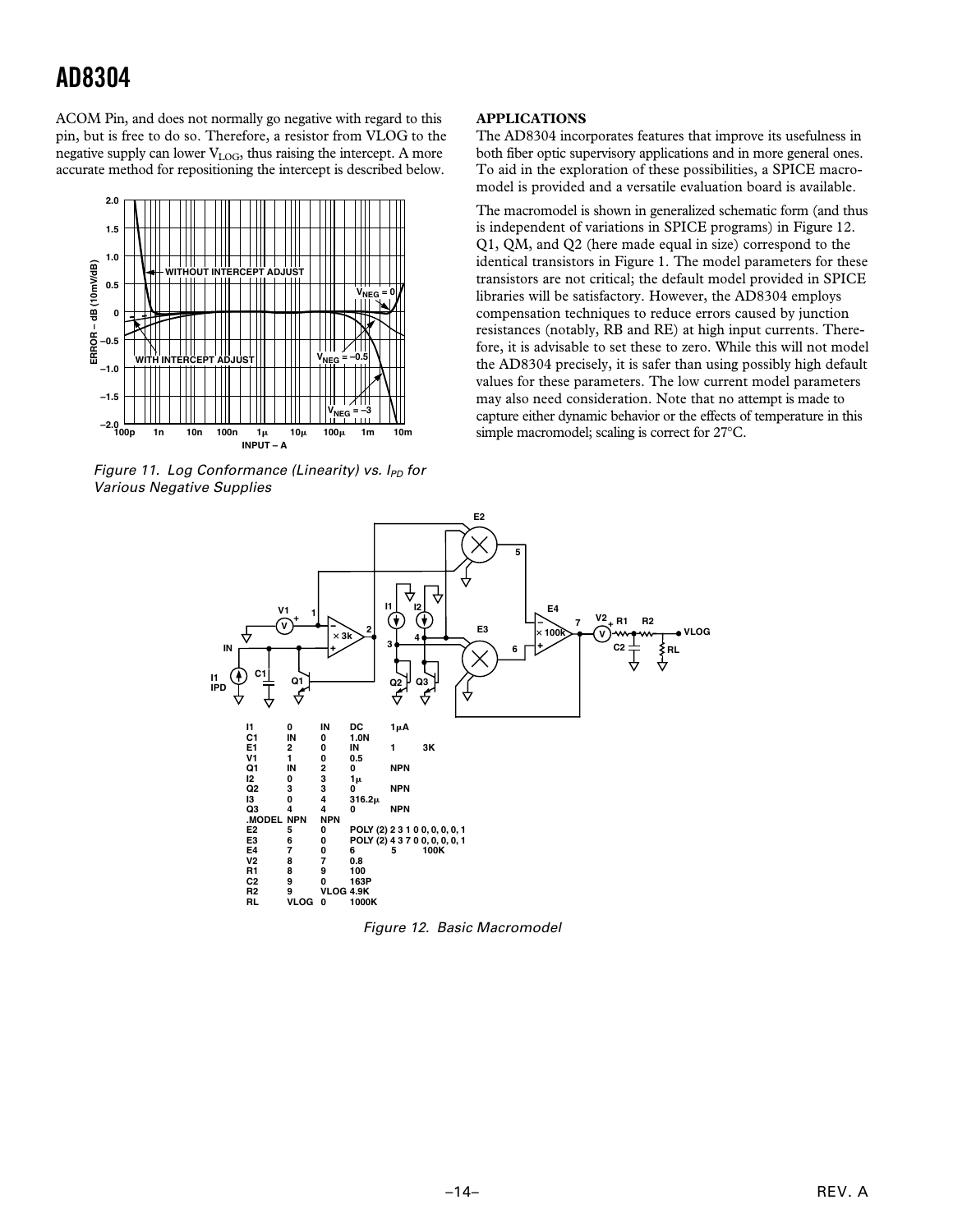#### **Summing Node at Ground and Voltage Inputs**

A negative supply may be used to reposition the input node at ground potential. A voltage as small as –0.5 V is sufficient. Figure 13 shows the use of this feature. An input current of up to 10 mA is supported.

This connection mode will be useful in cases where the source is a positive voltage  $V_{\text{SIG}}$  referenced to ground, rather than for use with photodiodes, or other "perfect" current sources.  $R_{IN}$  scales the input current and should be chosen to optimally position the range of  $I_{PD}$ , or provide a very high input resistance, thus minimizing the loading of the signal source. For example, assume a voltage source that spans the four-decade range from 100 mV to 1 kV and is desired to maximize R<sub>IN</sub>. When set to 1 GΩ, I<sub>PD</sub> spans the range 100 pA to 1 mA. Using a value of 10 MΩ, the same four decades of input voltage would span the central current range of 10 nA to 100 mA.

Smaller input voltages can be measured accurately when aided by a small offset-nulling voltage applied to VSUM. The optional network shown in Figure 13 provides more than  $\pm 20$  mV for this purpose.



**NC = NO CONNECT**

#### Figure 13. Using a Negative Supply and Placing VSUM at Ground Permits Voltage-Mode Inputs

The minimum voltage that can be accurately measured is then limited only by the drift in the input offset of the AD8304. The specifications show the maximum spread over the full temperature and supply range. Over a limited temperature range, and with a regulated supply, the offset drift will be lower; in this situation, processing of inputs down to 5 mV is practicable.

The input system of the AD8304 is quasi-differential, so VSUM can be placed at an arbitrary reference level  $V_{LOW}$ , over a wide range, and used as the "signal LO" of the source. For example, using  $V_P = 5$  V and  $V_N = -3$  V,  $V_{LOW}$  can be any voltage within  $a \pm 2.5$  V range.

#### **Providing Negative Outputs and Rescaling**

As noted, the AD8304 allows the buffer to drive a load to negative voltages with respect to ACOM, the analog common pin, which is grounded. A negative supply capable of supporting the input current I<sub>PD</sub> must be used, the fraction of quiescent bias that flows out of the VNEG Pin, and the load current at VLOG. For the example shown in Figure 14, this totals less than 20 mA when driving a 1 kΩ load as far as  $-4$  V.

The use of a much larger value for the intercept may be useful in certain situations. In this example, it has been moved up four decades, from the default value of 100 pA to the center of the full eight-decade range at 1 mA. Using a voltage input as described above, this corresponds to an altered voltage-mode intercept,  $V_z$ , which would be 1 V for R<sub>IN</sub> = 1 MΩ. To take full advantage of the larger output swing, the gain of the buffer has been increased to 4.53, resulting in a scaling of 900 mV/decade and a full-scale output of  $\pm 3.6$  V.



Figure 14. Using a Negative Supply to Allow the Output to Swing Below Ground

#### **Inverting the Slope**

The buffer is essentially an uncommitted op amp that can be used to support the operation of the AD8304 in a variety of ways. It can be completely disconnected from the signal chain when not needed. Figure 15 shows its use as an inverting amplifier; this changes the polarity of the slope. The output can either be repositioned to all positive values by applying a fraction of  $V_{REF}$ to the BFIN Pin, or range negative when using a negative supply. The full design for a practical application is left undefined in this brief illustration, but a few cases will be discussed.

For example, suppose we need a slope of –30 mV/dB; this requires the gain to be three. Since  $V_{LOG}$  exhibits a source resistance of 5 kΩ, R<sub>B</sub> must be 15 kΩ. In cases where a small negative supply is available, the output voltage can swing below ground, and the BFIN Pin may be grounded. But a negative slope is still possible when only a single supply is used; a positive offset,  $V_{\text{OFS}}$ , is applied to this pin, as indicated in Figure 15. In general, the resulting output voltage can be expressed as:

$$
V_{OUT} = -\left(\frac{R_B}{5 k\Omega}\right) V_Y \times \log_{10} \left(\frac{I_{PD}}{I_Z}\right) + V_{OFS}
$$
 (16)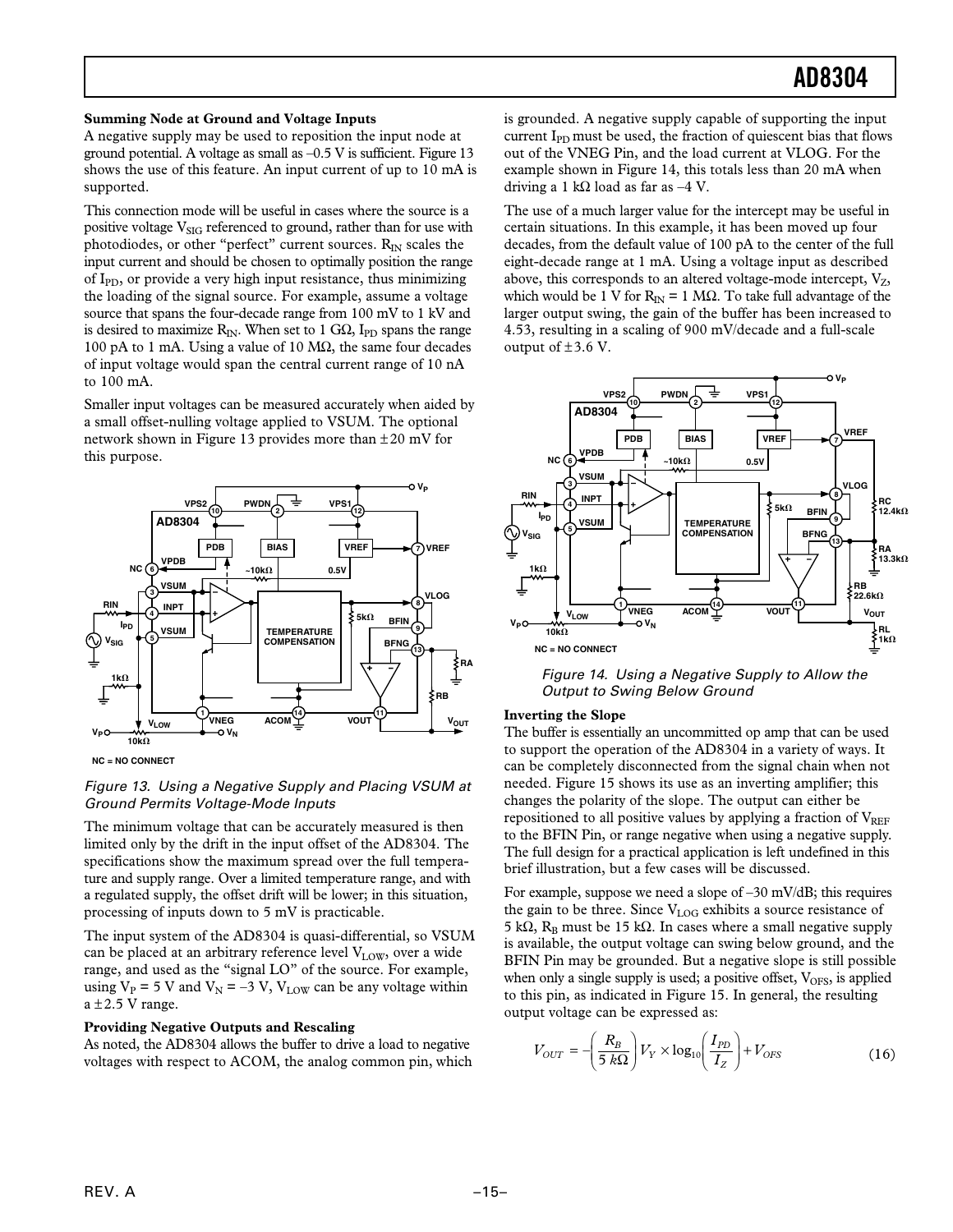

Figure 15. Using the Buffer to Invert the Polarity of the Slope

When the gain is set to 13 ( $R_B = 5$  kΩ) the 2 V V<sub>REF</sub> can be tied directly to BFIN, in which case the starting point for the output response is at 4 V. However, since the slope in this case is only –0.2 V/decade, the full current range will only take the output

down by 1.6 V. Clearly, a higher slope (or gain) is desirable, in which case  $V_{OFS}$  should be set to a smaller voltage to avoid railing the output at low currents. If  $V_{OFS} = 1.2$  V and  $G = 33$ , VOUT now starts at 4.8 V and falls through this same voltage toward ground with a slope of –0.6 V per decade, spanning the full range of  $I_{\text{PD}}$ .

#### **Programmable Level Comparator with Hysteresis**

The buffer amplifier and reference voltage permit a calibrated level detector to be realized. Figure 16 shows the use of a 10-bit MDAC to control the setpoint to within 0.1 dB of an exact value over the 100 dB range of 1 nA  $\leq$  I<sub>PD</sub>  $\leq$  100  $\mu$ A when the fullscale output of the MDAC is equal to that of its reference. The 2 V V<sub>REF</sub> also sets the minimum value of V<sub>SPT</sub> to 0.2 V, corresponding to an input of 1 nA. Since 100 dB at the VLOG interface corresponds to a 1 V span, the resistor network is calculated to provide a maximum  $V_{SPT}$  of 1.2 V while adding the required 10% of  $V_{REF}$ .

In this example, the hysteresis range is arranged to be 0.1 dB, (1 mV at VLOG) when using a 5 V supply. This will usually be adequate to prevent noise that causes the comparator output to thrash. That risk can be reduced further by using a low-pass filtering capacitor at V<sub>LOG</sub> (shown dotted) to decrease the noise bandwidth.



Figure 16. Calibrated Level Comparator



Figure 17. Multidecade Current Source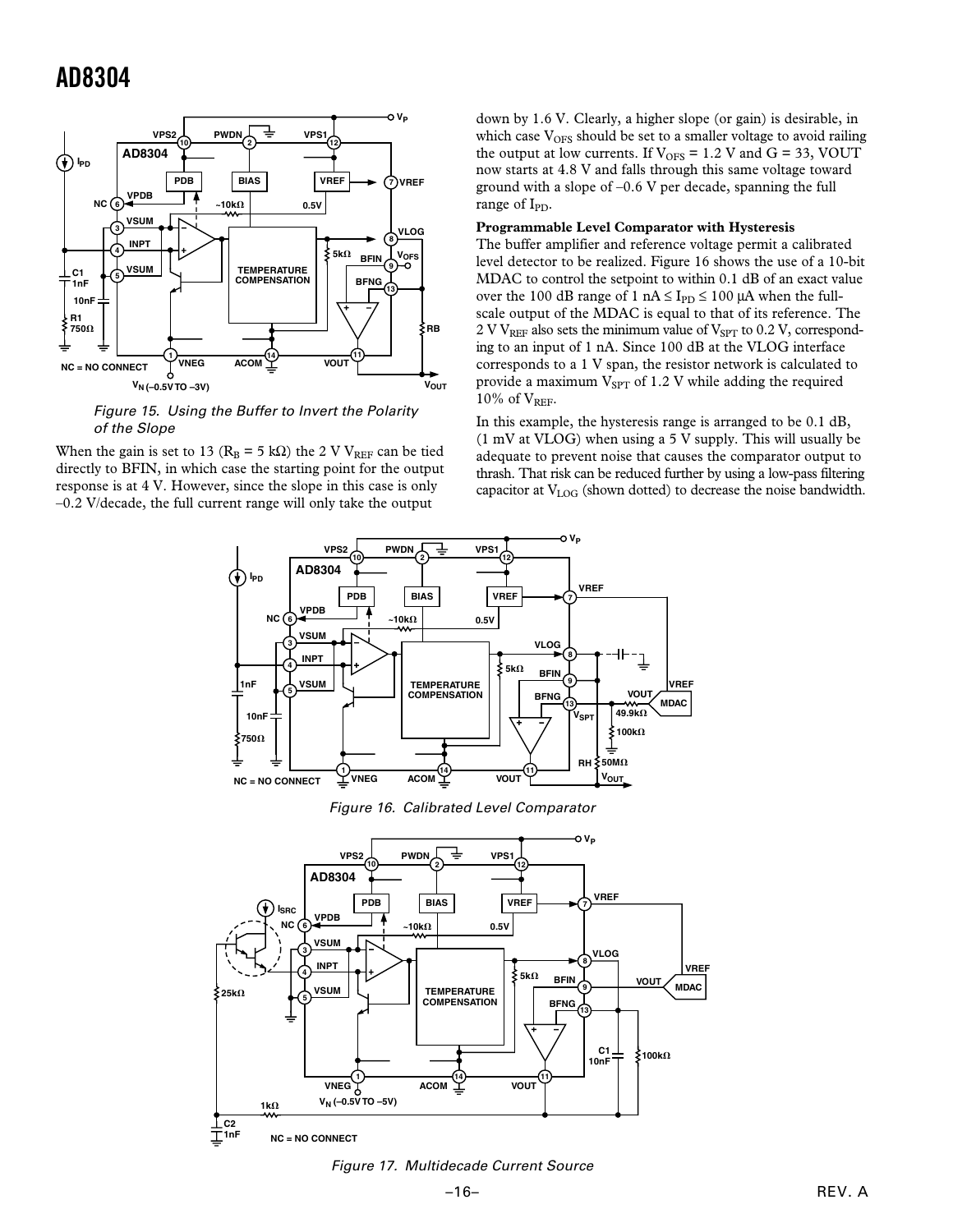#### **Programmable Multidecade Current Source**

The AD8304 supports a wide variety of general (nonoptical) applications. For example, the need frequently arises in test equipment to provide an accurate current that can be varied over many decades. This can be achieved using a logarithmic amplifier as the measuring device in an inverse function loop, as illustrated in Figure 16. This circuit generates the current:

$$
I_{SRC} = 100 \ pA \times 10^{(V_{SPT} \cdot 0.2)} \tag{17}
$$

The principle is as follows. The current in QA is forced to supply a certain  $I_{PD}$  by measuring the error between a setpoint  $V_{SPT}$  and VLOG, and nulling this error by integration. This is performed by the internal op amp and capacitor C1, with a time constant formed with the internal 5 kΩ resistor. The choice of C1 in this example ensures loop stability over the full eight-decade range of output currents; C2 reduces phase lag. The system is completed with a 10-bit MDAC using  $V_{REF}$  as its reference, whose output is scaled to 1.6 V FS by R1 and R2 (whose parallel sum is also 5 k $\Omega$ ).

Transistor QA may be a single bipolar device, which will result in a small alpha error in  $I_{SRC}$  (the current is monitored in the emitter branch), or a Darlington pair or an MOS device, either of which ensure a negligible difference between I<sub>PD</sub> and I<sub>SRC</sub>. In this example, the bipolar pair is used. The output voltage compliance is determined by the collector breakdown voltage of these transistors, while the minimum voltage depends on where VSUM is placed. Optional components could be added to put this node and VNEG at a low enough bias to allow the voltage to go slightly below ground.

Many variations of this basic circuit are possible. For example, the current can be continuously controlled by a simple voltage, or by a second current. Larger output currents can be controlled by setting  $V<sub>SUM</sub>$  to zero and using a current shunt divider.

#### **Characterization Setups and Methods**

During the primary characterization of the AD8304, the device was treated as a high precision current-in logarithmic amplifier (converter). Rather than attempting to accurately generate photocurrents by illuminating a photodiode, precision current sources, like the Keithley 236, were used as input sources. Great care was taken when applying the low level input currents. The triax output of the current source was used with the guard connected to VSUM at the characterization board. On the board the input trace was guarded by connecting adjacent traces and a portion of an internal copper layer to the VSUM Pins. One obvious reason for the care was leakage current. With 0.5 V as the nominal bias on the INPT Pin, a resistance of 50 GΩ to ground would cause 10 pA of leakage, or about one decibel of error at the low end of the measurement range. Additionally, the high output resistance of the current source and the long signal cable lengths commonly needed in characterization make a good receiver for 60 Hz emissions. Good guarding techniques help to reduce the pickup of unwanted signals.



#### Figure 18. Primary Characterization Setup

The primary characterization setup shown in Figure 18 is used to measure the static performance, logarithmic conformance, slope and intercept, buffer offset and  $V_{REF}$  drift with temperature, and the performance of the VPDB Pin functions. For the dynamic tests, such as noise and bandwidth, more specialized setups are used.



#### Figure 19. Configuration for Buffer Amplifier Bandwidth Measurement

Figure 19 shows the configuration used to measure the buffer amplifier bandwidth. The AD8138 Evaluation Board provides a dc offset at the buffer input, allowing measurement in single-supply mode. The network analyzer input impedance was set to 1  $\text{M}\Omega$ .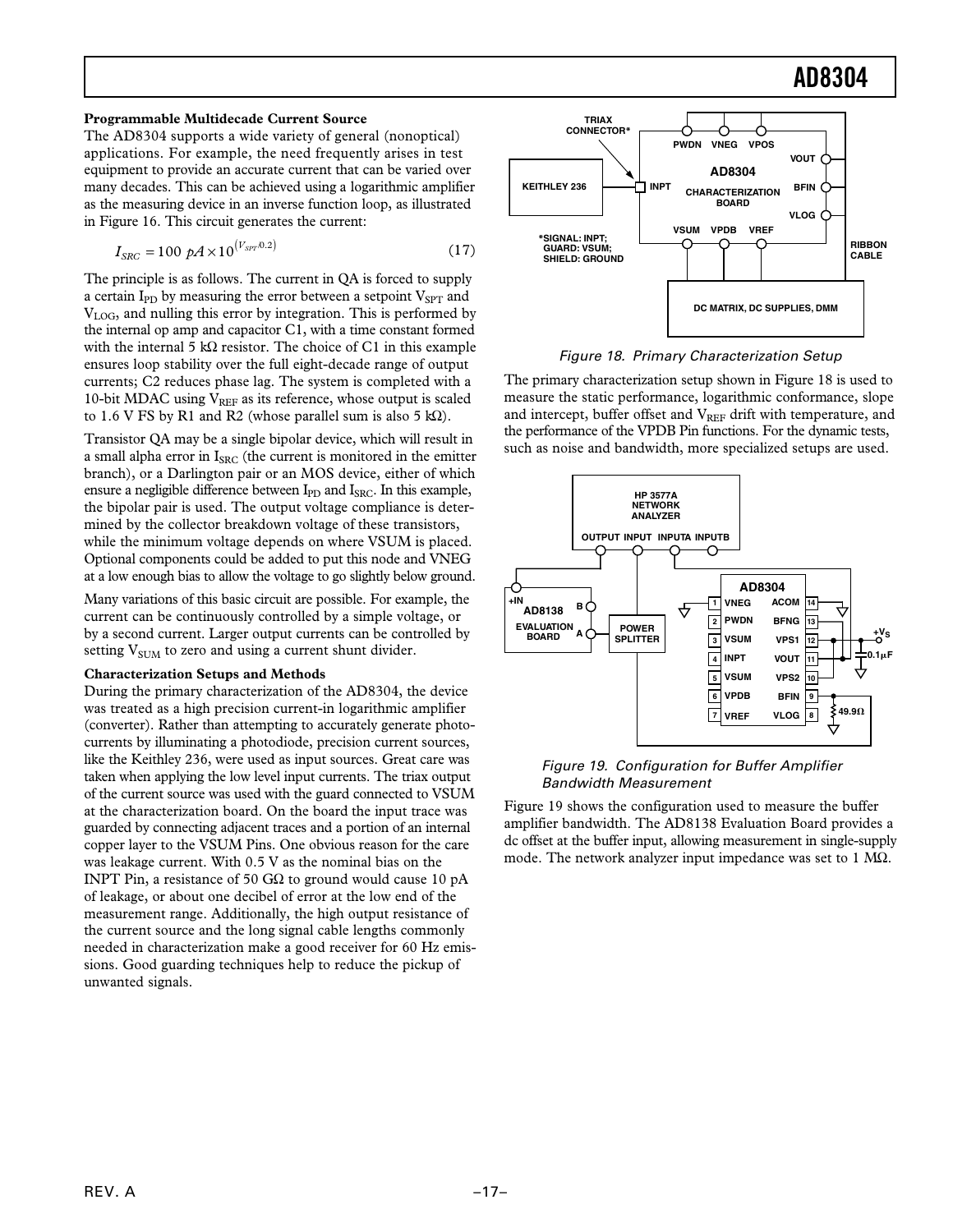

Figure 20. Configuration for Logarithmic Amplifier Bandwidth Measurement

The setup shown in Figure 20 was used for frequency response measurements of the logarithmic amplifier section. In this configuration, the AD8138 output was offset to 1.5 V and R1 was adjusted to provide the appropriate operating current. The buffer amplifier was then used; still any capacitance added at the VLOG Pin during measurement would form a filter with the on-chip 5 kΩ resistor.

The configuration illustrated in Figure 21 measures the device noise. Batteries provide both the supply and the input signal to remove the supplies as a possible noise source and to reduce ground loop effects. The AD8304 Evaluation Board and the current setting resistors are mounted in closed aluminum enclosures to provide additional shielding to external noise sources.



Figure 21. Configuration for Noise Spectral Density Measurement

#### **Evaluation Board**

An evaluation board is available for the AD8304, the schematic for which is shown in Figure 22, and the two board sides are shown in Figure 23 and Figure 24. It can be configured for a wide variety of experiments. The board is factory set for Photoconductive Mode with a buffer gain of unity, providing a slope of 10 mV/dB and an intercept of 100 pA. By substituting resistor and capacitor values, all of the application circuits presented in this data sheet can be evaluated. Table V describes the various configuration options.



Figure 22. Evaluation Board Schematic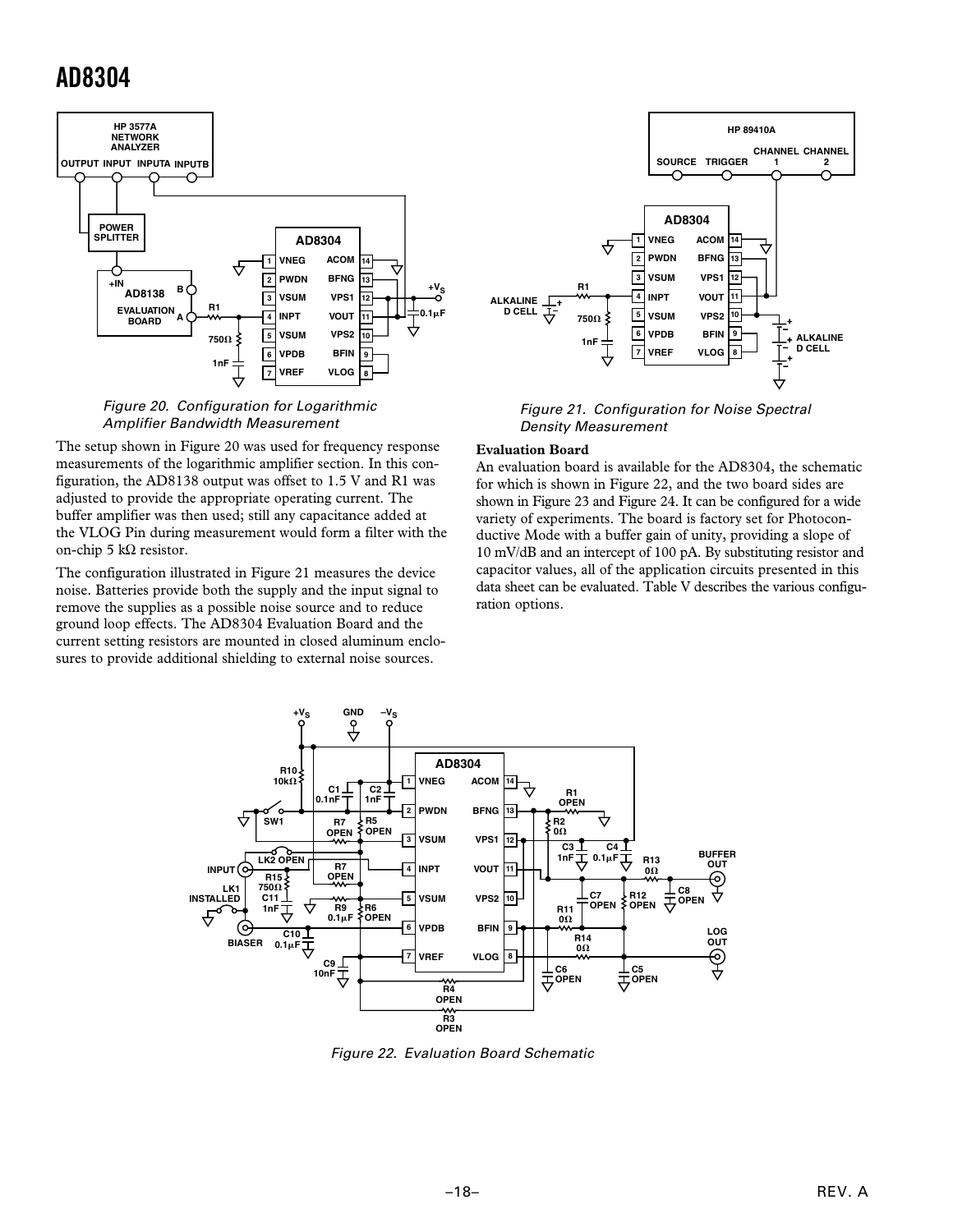

Figure 23. Component Side Layout Figure 24. Component Side Silkscreen



| Component                                                                          | <b>Function</b>                                                                                                                                                                                                                                                       | <b>Default Condition</b>                                                                                                                                       |
|------------------------------------------------------------------------------------|-----------------------------------------------------------------------------------------------------------------------------------------------------------------------------------------------------------------------------------------------------------------------|----------------------------------------------------------------------------------------------------------------------------------------------------------------|
| $V_P$ , $V_N$ , AGND                                                               | Positive and Negative Supply and Ground Pins                                                                                                                                                                                                                          | Not Applicable                                                                                                                                                 |
| SW1, R10                                                                           | Device Enable: When SW1 is in the "0" position, the PWDN Pin is<br>connected to ground and the AD8304 is in its normal operating mode.                                                                                                                                | $SW1 =$ Installed<br>$R10 = 10 k\Omega$ (Size 0603)                                                                                                            |
| R1, R2                                                                             | Buffer Amplifier Gain/Slope Adjustment: The logarithmic slope<br>of the AD8304 can be altered using the buffer's gain-setting resistors,<br>R1 and R2.                                                                                                                | $R1 =$ Open (Size 0603)<br>$R2 = 0 \Omega$ (Size 0603)                                                                                                         |
| R3, R4                                                                             | Intercept Adjustment: A dc offset can be applied to the input term-<br>inals of the buffer amplifier to adjust the effective logarithmic intercept.                                                                                                                   | $R3 =$ Open (Size 0603)<br>$R4 = Open (Size 0603)$                                                                                                             |
| R5, R6, R7, R8, R9                                                                 | Bias Adjustment: The voltage on the VSUM and INPT Pins can be<br>altered using appropriate resistor values. R9 is populated with a decoup-<br>ling capacitor to reduce noise pickup. The decoupling capacitor can be<br>removed when a fixed bias is applied to VSUM. | $R5 = R6 = Open (Size 0603)$<br>$R7 = R8 = Open (Size 0603)$<br>$R9 = 0.1 \mu F$ (Size 0603)                                                                   |
| C <sub>1</sub> , C <sub>2</sub> , C <sub>3</sub> , C <sub>4</sub> , C <sub>9</sub> | <b>Supply Decoupling Capacitors</b>                                                                                                                                                                                                                                   | $C1 = C4 = 0.1 \mu F$ (Size 0603)<br>$C2 = C3 = 1$ nF (Size 0603)<br>$C9 = 10$ nF (Size 0603)                                                                  |
| C10                                                                                | Photodiode Biaser Decoupling: Provides high frequency decoupling<br>of the adaptive bias output at Pin VPDB.                                                                                                                                                          | $C10 = 0.1$ $\mu$ F (Size 0603)                                                                                                                                |
| C5, C6, C7, C8, R11,<br>R <sub>12</sub> , R <sub>13</sub> , R <sub>14</sub>        | Output Filtering: Allows implementation of a variety of filter config-<br>urations, from simple RC low-pass filters to three-pole Sallen and Key.                                                                                                                     | R11 = R13 = $0 \Omega$ (Size 0603)<br>$R12 = Open (Size 0603)$<br>$R14 = 0 \Omega$ (Size 0603)<br>$C5 = C6 = Open (Size 0603)$<br>$C7 = C8 = Open (Size 0603)$ |
| R <sub>15</sub> , C <sub>11</sub>                                                  | Input Filtering: Provides essential HF compensation at the input<br>Pin INPT.                                                                                                                                                                                         | $R15 = 750 \Omega$ (Size 0603)<br>$C11 = 1$ nF (Size 0603)                                                                                                     |
| LK1, LK2                                                                           | Guard/Shield Options: The shells of the SMA connectors used<br>for the input and the photodiode bias can be set to the voltage on the<br>VSUM Pin or connected to ground.                                                                                             | $LK1 =$ Installed<br>$LK2 = Open$                                                                                                                              |

|  | Table V. Evaluation Board Configuration Options |  |
|--|-------------------------------------------------|--|
|  |                                                 |  |